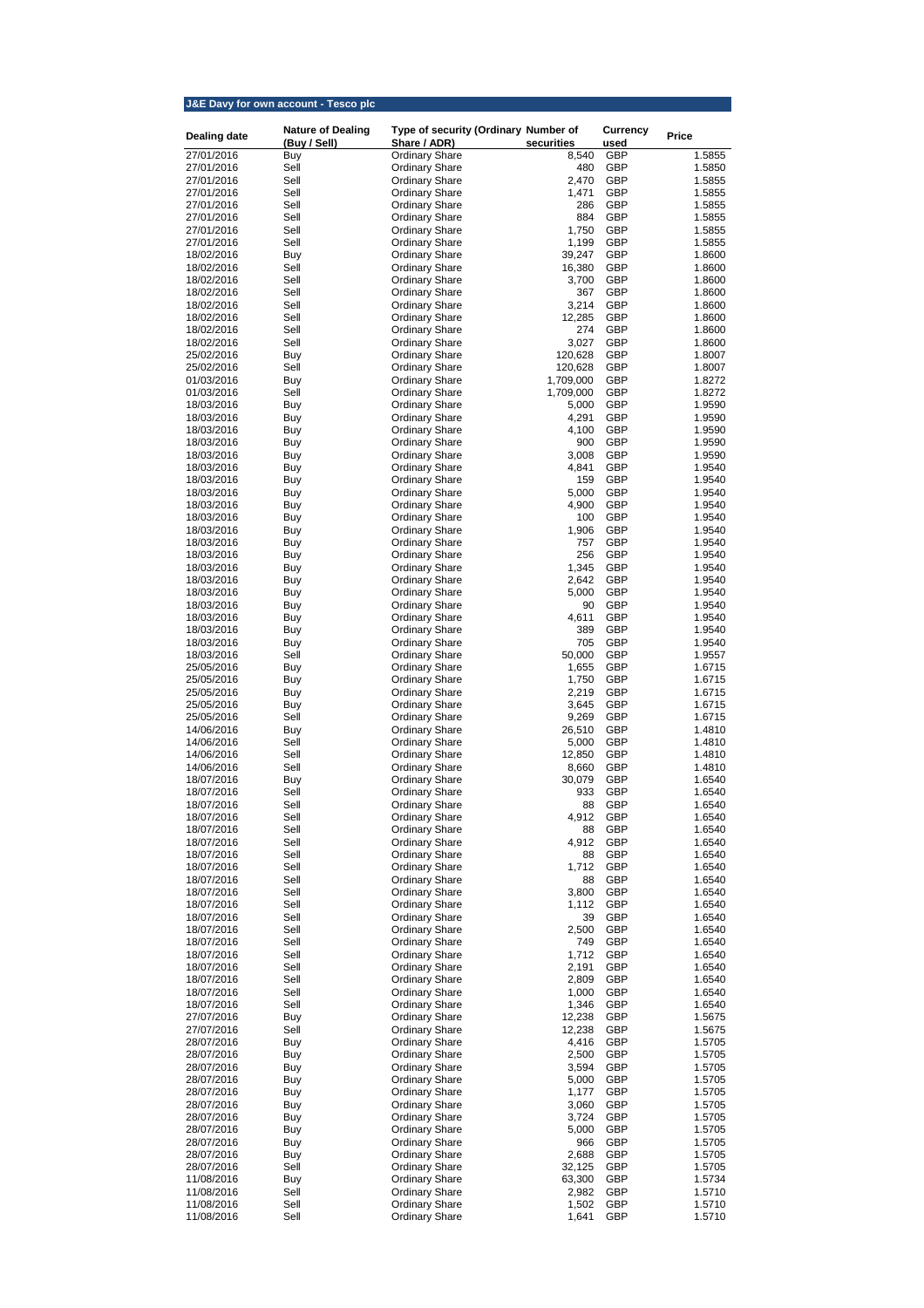| 11/08/2016 | Sell       | <b>Ordinary Share</b> | 611     | <b>GBP</b> | 1.5710 |
|------------|------------|-----------------------|---------|------------|--------|
| 11/08/2016 | Sell       | <b>Ordinary Share</b> | 505     | <b>GBP</b> | 1.5710 |
|            |            |                       | 514     |            |        |
| 11/08/2016 | Sell       | <b>Ordinary Share</b> |         | <b>GBP</b> | 1.5710 |
| 11/08/2016 | Sell       | <b>Ordinary Share</b> | 410     | <b>GBP</b> | 1.5710 |
| 11/08/2016 | Sell       | <b>Ordinary Share</b> | 2,500   | <b>GBP</b> | 1.5735 |
|            |            |                       |         |            |        |
| 11/08/2016 | Sell       | <b>Ordinary Share</b> | 3,221   | <b>GBP</b> | 1.5735 |
| 11/08/2016 | Sell       | <b>Ordinary Share</b> | 1,639   | <b>GBP</b> | 1.5735 |
| 11/08/2016 | Sell       | <b>Ordinary Share</b> | 5,000   | <b>GBP</b> | 1.5735 |
|            |            |                       |         |            |        |
| 11/08/2016 | Sell       | <b>Ordinary Share</b> | 4,228   | <b>GBP</b> | 1.5735 |
| 11/08/2016 | Sell       | <b>Ordinary Share</b> | 772     | <b>GBP</b> | 1.5735 |
| 11/08/2016 | Sell       |                       | 4,228   | <b>GBP</b> | 1.5735 |
|            |            | <b>Ordinary Share</b> |         |            |        |
| 11/08/2016 | Sell       | <b>Ordinary Share</b> | 5,000   | <b>GBP</b> | 1.5735 |
| 11/08/2016 | Sell       | <b>Ordinary Share</b> | 772     | <b>GBP</b> | 1.5735 |
|            |            |                       |         |            |        |
| 11/08/2016 | Sell       | <b>Ordinary Share</b> | 772     | <b>GBP</b> | 1.5735 |
| 11/08/2016 | Sell       | <b>Ordinary Share</b> | 3,300   | <b>GBP</b> | 1.5735 |
| 11/08/2016 | Sell       | <b>Ordinary Share</b> | 156     | <b>GBP</b> | 1.5735 |
|            |            |                       |         |            |        |
| 11/08/2016 | Sell       | <b>Ordinary Share</b> | 4,844   | <b>GBP</b> | 1.5735 |
| 11/08/2016 | Sell       | <b>Ordinary Share</b> | 4,154   | <b>GBP</b> | 1.5735 |
| 11/08/2016 | Sell       |                       | 846     | <b>GBP</b> | 1.5735 |
|            |            | <b>Ordinary Share</b> |         |            |        |
| 11/08/2016 | Sell       | <b>Ordinary Share</b> | 2,917   | <b>GBP</b> | 1.5735 |
| 11/08/2016 | Sell       | <b>Ordinary Share</b> | 1,126   | <b>GBP</b> | 1.5735 |
|            |            |                       |         | <b>GBP</b> |        |
| 11/08/2016 | Sell       | <b>Ordinary Share</b> | 2,051   |            | 1.5735 |
| 11/08/2016 | Sell       | <b>Ordinary Share</b> | 1,823   | <b>GBP</b> | 1.5735 |
| 11/08/2016 | Sell       | <b>Ordinary Share</b> | 600     | <b>GBP</b> | 1.5760 |
|            |            |                       |         |            |        |
| 11/08/2016 | Sell       | <b>Ordinary Share</b> | 1,639   | <b>GBP</b> | 1.5760 |
| 11/08/2016 | Sell       | <b>Ordinary Share</b> | 3,547   | <b>GBP</b> | 1.5760 |
| 13/09/2016 | Buy        | <b>Ordinary Share</b> | 60,975  | <b>GBP</b> | 1.6400 |
|            |            |                       |         |            |        |
| 13/09/2016 | Sell       | <b>Ordinary Share</b> | 2,500   | <b>GBP</b> | 1.6400 |
| 13/09/2016 | Sell       | <b>Ordinary Share</b> | 2,800   | <b>GBP</b> | 1.6400 |
|            |            |                       |         |            |        |
| 13/09/2016 | Sell       | <b>Ordinary Share</b> | 4,000   | <b>GBP</b> | 1.6400 |
| 13/09/2016 | Sell       | <b>Ordinary Share</b> | 4,000   | <b>GBP</b> | 1.6400 |
| 13/09/2016 | Sell       |                       | 4,000   | <b>GBP</b> | 1.6400 |
|            |            | <b>Ordinary Share</b> |         |            |        |
| 13/09/2016 | Sell       | <b>Ordinary Share</b> | 4,000   | <b>GBP</b> | 1.6400 |
| 13/09/2016 | Sell       | <b>Ordinary Share</b> | 3,700   | <b>GBP</b> | 1.6400 |
|            |            |                       |         |            |        |
| 13/09/2016 | Sell       | <b>Ordinary Share</b> | 2,289   | <b>GBP</b> | 1.6400 |
| 13/09/2016 | Sell       | <b>Ordinary Share</b> | 1,711   | <b>GBP</b> | 1.6400 |
| 13/09/2016 | Sell       | <b>Ordinary Share</b> | 3,090   | <b>GBP</b> | 1.6400 |
|            |            |                       |         |            |        |
| 13/09/2016 | Sell       | <b>Ordinary Share</b> | 300     | <b>GBP</b> | 1.6400 |
| 13/09/2016 | Sell       | <b>Ordinary Share</b> | 610     | <b>GBP</b> | 1.6400 |
|            |            |                       |         |            |        |
| 13/09/2016 | Sell       | <b>Ordinary Share</b> | 160     | <b>GBP</b> | 1.6400 |
| 13/09/2016 | Sell       | <b>Ordinary Share</b> | 610     | <b>GBP</b> | 1.6400 |
| 13/09/2016 | Sell       | <b>Ordinary Share</b> | 910     | <b>GBP</b> | 1.6400 |
|            |            |                       |         |            |        |
| 13/09/2016 | Sell       | <b>Ordinary Share</b> | 2,480   | <b>GBP</b> | 1.6400 |
| 13/09/2016 | Sell       | <b>Ordinary Share</b> | 1,520   | <b>GBP</b> | 1.6400 |
|            |            |                       |         |            |        |
| 13/09/2016 | Sell       | <b>Ordinary Share</b> | 4,000   | <b>GBP</b> | 1.6400 |
| 13/09/2016 | Sell       | <b>Ordinary Share</b> | 491     | <b>GBP</b> | 1.6400 |
| 13/09/2016 | Sell       | <b>Ordinary Share</b> | 3,509   | <b>GBP</b> | 1.6400 |
|            |            |                       |         |            |        |
| 13/09/2016 | Sell       | <b>Ordinary Share</b> | 491     | <b>GBP</b> | 1.6400 |
| 13/09/2016 | Sell       | <b>Ordinary Share</b> | 1,187   | <b>GBP</b> | 1.6400 |
|            |            |                       |         |            |        |
| 13/09/2016 | Sell       | <b>Ordinary Share</b> | 4,000   | <b>GBP</b> | 1.6400 |
| 13/09/2016 | Sell       | <b>Ordinary Share</b> | 651     | <b>GBP</b> | 1.6400 |
| 13/09/2016 | Sell       | <b>Ordinary Share</b> | 3,349   | <b>GBP</b> | 1.6400 |
|            |            |                       |         |            |        |
| 13/09/2016 | Sell       | <b>Ordinary Share</b> | 4,000   | <b>GBP</b> | 1.6400 |
| 13/09/2016 | Sell       | <b>Ordinary Share</b> | 617     | <b>GBP</b> | 1.6400 |
| 19/09/2016 |            | <b>Ordinary Share</b> | 1,180   | <b>GBP</b> | 1.7375 |
|            | Buy        |                       |         |            |        |
| 19/09/2016 | Buy        | <b>Ordinary Share</b> | 11,063  | <b>GBP</b> | 1.7375 |
| 19/09/2016 | Buy        | <b>Ordinary Share</b> | 5,728   | <b>GBP</b> | 1.7375 |
|            |            |                       |         |            |        |
| 19/09/2016 | Buy        | <b>Ordinary Share</b> | 1,263   | <b>GBP</b> | 1.7375 |
| 19/09/2016 | Buy        | <b>Ordinary Share</b> | 2,500   | <b>GBP</b> | 1.7375 |
| 19/09/2016 |            |                       | 4,109   | <b>GBP</b> | 1.7375 |
|            | Buy        | <b>Ordinary Share</b> |         |            |        |
| 19/09/2016 | Buy        | <b>Ordinary Share</b> | 3,547   | <b>GBP</b> | 1.7375 |
| 19/09/2016 | Buy        | <b>Ordinary Share</b> | 3,546   | <b>GBP</b> | 1.7375 |
|            |            |                       |         |            |        |
| 19/09/2016 | Buy        | <b>Ordinary Share</b> | 5,000   | <b>GBP</b> | 1.7375 |
| 19/09/2016 | Buy        | <b>Ordinary Share</b> | 8,165   | <b>GBP</b> | 1.7375 |
| 19/09/2016 | Buy        | <b>Ordinary Share</b> | 5,000   | <b>GBP</b> | 1.7375 |
|            |            |                       |         |            |        |
| 19/09/2016 | Buy        | <b>Ordinary Share</b> | 5,000   | <b>GBP</b> | 1.7375 |
| 19/09/2016 | Buy        | <b>Ordinary Share</b> | 5,000   | <b>GBP</b> | 1.7375 |
| 19/09/2016 |            | <b>Ordinary Share</b> | 5,000   | <b>GBP</b> | 1.7375 |
|            | Buy        |                       |         |            |        |
| 19/09/2016 | Buy        | <b>Ordinary Share</b> | 5,000   | <b>GBP</b> | 1.7375 |
| 19/09/2016 | Buy        | <b>Ordinary Share</b> | 5,000   | <b>GBP</b> | 1.7375 |
|            |            |                       |         |            |        |
| 19/09/2016 | Buy        | <b>Ordinary Share</b> | 5,000   | <b>GBP</b> | 1.7375 |
| 19/09/2016 | Buy        | <b>Ordinary Share</b> | 644     | <b>GBP</b> | 1.7375 |
| 19/09/2016 | Buy        | <b>Ordinary Share</b> | 4,356   | <b>GBP</b> | 1.7375 |
|            |            |                       |         |            |        |
| 19/09/2016 | Buy        | <b>Ordinary Share</b> | 644     | <b>GBP</b> | 1.7375 |
| 19/09/2016 | <b>Buy</b> | <b>Ordinary Share</b> | 4,309   | <b>GBP</b> | 1.7375 |
|            |            |                       |         |            |        |
| 19/09/2016 | Sell       | <b>Ordinary Share</b> | 91,054  | <b>GBP</b> | 1.7375 |
| 30/09/2016 | <b>Buy</b> | <b>Ordinary Share</b> | 605     | <b>GBP</b> | 1.8000 |
| 30/09/2016 | <b>Buy</b> | <b>Ordinary Share</b> | 4,426   | <b>GBP</b> | 1.8000 |
|            |            |                       |         |            |        |
| 30/09/2016 | Sell       | <b>Ordinary Share</b> | 5,031   | <b>GBP</b> | 1.8000 |
| 28/10/2016 | <b>Buy</b> | <b>Ordinary Share</b> | 197,251 | <b>GBP</b> | 2.1364 |
| 28/10/2016 | Sell       |                       | 197,251 | <b>GBP</b> | 2.1364 |
|            |            | <b>Ordinary Share</b> |         |            |        |
| 25/11/2016 | <b>Buy</b> | <b>Ordinary Share</b> | 2,500   | <b>GBP</b> | 2.1135 |
| 25/11/2016 | <b>Buy</b> | <b>Ordinary Share</b> | 400     | <b>GBP</b> | 2.1135 |
|            |            |                       |         |            |        |
| 25/11/2016 | <b>Buy</b> | <b>Ordinary Share</b> | 12,500  | <b>GBP</b> | 2.1135 |
| 25/11/2016 | <b>Buy</b> | <b>Ordinary Share</b> | 786     | <b>GBP</b> | 2.1115 |
| 25/11/2016 | <b>Buy</b> | <b>Ordinary Share</b> | 1,631   | <b>GBP</b> | 2.1115 |
|            |            |                       |         |            |        |
| 25/11/2016 | <b>Buy</b> | <b>Ordinary Share</b> | 2,679   | <b>GBP</b> | 2.1115 |
| 25/11/2016 | <b>Buy</b> | <b>Ordinary Share</b> | 3,000   | <b>GBP</b> | 2.1115 |
| 25/11/2016 |            |                       |         | <b>GBP</b> |        |
|            | <b>Buy</b> | <b>Ordinary Share</b> | 1,504   |            | 2.1115 |
| 25/11/2016 | Sell       | <b>Ordinary Share</b> | 25,000  | <b>GBP</b> | 2.1127 |
| 22/12/2016 | <b>Buy</b> | <b>Ordinary Share</b> | 1,579   | <b>GBP</b> | 2.0370 |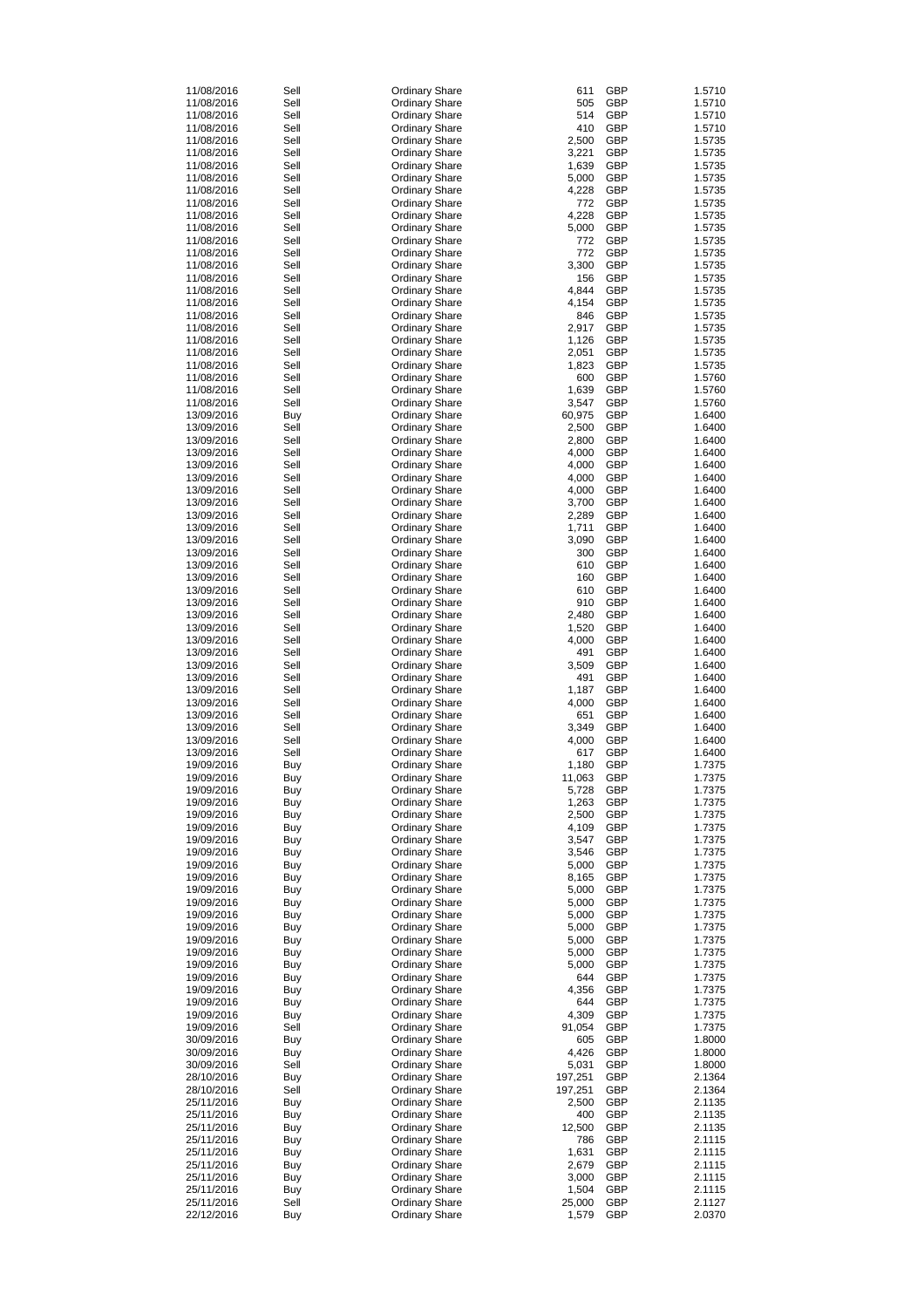| 22/12/2016 | Buy        | <b>Ordinary Share</b> | 1,021  | <b>GBP</b> | 2.0370 |
|------------|------------|-----------------------|--------|------------|--------|
| 22/12/2016 | Sell       | <b>Ordinary Share</b> | 2,600  | <b>GBP</b> | 2.0370 |
| 03/01/2017 | <b>Buy</b> | <b>Ordinary Share</b> | 1,429  | <b>GBP</b> | 2.0550 |
| 03/01/2017 | Sell       | <b>Ordinary Share</b> | 1,429  | <b>GBP</b> | 2.0550 |
| 10/01/2017 | <b>Buy</b> | <b>Ordinary Share</b> | 8,120  | <b>GBP</b> | 2.0970 |
| 10/01/2017 | Sell       | <b>Ordinary Share</b> | 81     | <b>GBP</b> | 2.0965 |
|            | Sell       |                       |        | <b>GBP</b> |        |
| 10/01/2017 |            | <b>Ordinary Share</b> | 100    |            | 2.0965 |
| 10/01/2017 | Sell       | <b>Ordinary Share</b> | 1,428  | <b>GBP</b> | 2.0970 |
| 10/01/2017 | Sell       | <b>Ordinary Share</b> | 981    | <b>GBP</b> | 2.0970 |
| 10/01/2017 | Sell       | <b>Ordinary Share</b> | 5,530  | <b>GBP</b> | 2.0970 |
| 26/01/2017 | <b>Buy</b> | <b>Ordinary Share</b> | 26,360 | <b>GBP</b> | 1.9000 |
| 26/01/2017 | Sell       | <b>Ordinary Share</b> | 2,500  | <b>GBP</b> | 1.9000 |
| 26/01/2017 | Sell       | <b>Ordinary Share</b> | 3,052  | <b>GBP</b> | 1.9000 |
| 26/01/2017 | Sell       | <b>Ordinary Share</b> | 1,312  | <b>GBP</b> | 1.9000 |
|            | Sell       |                       |        | <b>GBP</b> | 1.9000 |
| 26/01/2017 |            | <b>Ordinary Share</b> | 1,290  |            |        |
| 26/01/2017 | Sell       | <b>Ordinary Share</b> | 3,710  | <b>GBP</b> | 1.9000 |
| 26/01/2017 | Sell       | <b>Ordinary Share</b> | 3,735  | <b>GBP</b> | 1.9000 |
| 26/01/2017 | Sell       | <b>Ordinary Share</b> | 1,265  | <b>GBP</b> | 1.9000 |
| 26/01/2017 | Sell       | <b>Ordinary Share</b> | 3,685  | <b>GBP</b> | 1.9000 |
| 26/01/2017 | Sell       | <b>Ordinary Share</b> | 401    | <b>GBP</b> | 1.9000 |
| 26/01/2017 | Sell       | <b>Ordinary Share</b> | 1,265  | <b>GBP</b> | 1.9000 |
| 26/01/2017 | Sell       | <b>Ordinary Share</b> | 3,334  | <b>GBP</b> | 1.9000 |
|            |            |                       |        |            |        |
| 26/01/2017 | Sell       | <b>Ordinary Share</b> | 766    | <b>GBP</b> | 1.9000 |
| 26/01/2017 | Sell       | <b>Ordinary Share</b> | 45     | <b>GBP</b> | 1.9000 |
| 02/02/2017 | <b>Buy</b> | <b>Ordinary Share</b> | 87,000 | <b>GBP</b> | 1.9699 |
| 02/02/2017 | Sell       | <b>Ordinary Share</b> | 524    | <b>GBP</b> | 1.9695 |
| 02/02/2017 | Sell       | <b>Ordinary Share</b> | 1,399  | <b>GBP</b> | 1.9695 |
| 02/02/2017 | Sell       | <b>Ordinary Share</b> | 5,000  | <b>GBP</b> | 1.9695 |
| 02/02/2017 | Sell       | <b>Ordinary Share</b> | 2,200  | <b>GBP</b> | 1.9695 |
|            |            |                       |        |            |        |
| 02/02/2017 | Sell       | <b>Ordinary Share</b> | 3,373  | <b>GBP</b> | 1.9700 |
| 02/02/2017 | Sell       | <b>Ordinary Share</b> | 1,627  | <b>GBP</b> | 1.9700 |
| 02/02/2017 | Sell       | <b>Ordinary Share</b> | 1,805  | <b>GBP</b> | 1.9700 |
| 02/02/2017 | Sell       | <b>Ordinary Share</b> | 694    | <b>GBP</b> | 1.9700 |
| 02/02/2017 | Sell       | <b>Ordinary Share</b> | 1,807  | <b>GBP</b> | 1.9700 |
| 02/02/2017 | Sell       | <b>Ordinary Share</b> | 456    | <b>GBP</b> | 1.9700 |
| 02/02/2017 | Sell       |                       | 3      | <b>GBP</b> | 1.9700 |
|            |            | <b>Ordinary Share</b> |        |            |        |
| 02/02/2017 | Sell       | <b>Ordinary Share</b> | 235    | <b>GBP</b> | 1.9700 |
| 02/02/2017 | Sell       | <b>Ordinary Share</b> | 4,066  | <b>GBP</b> | 1.9700 |
| 02/02/2017 | Sell       | <b>Ordinary Share</b> | 934    | <b>GBP</b> | 1.9700 |
| 02/02/2017 | Sell       | <b>Ordinary Share</b> | 4,066  | <b>GBP</b> | 1.9700 |
| 02/02/2017 | Sell       | <b>Ordinary Share</b> | 1,375  | <b>GBP</b> | 1.9700 |
| 02/02/2017 | Sell       | <b>Ordinary Share</b> | 3,625  | <b>GBP</b> | 1.9700 |
| 02/02/2017 | Sell       | <b>Ordinary Share</b> | 5,000  | <b>GBP</b> | 1.9700 |
|            |            |                       |        |            |        |
| 02/02/2017 | Sell       | <b>Ordinary Share</b> | 858    | <b>GBP</b> | 1.9700 |
| 02/02/2017 | Sell       | <b>Ordinary Share</b> | 2,766  | <b>GBP</b> | 1.9700 |
| 02/02/2017 | Sell       | <b>Ordinary Share</b> | 2,234  | <b>GBP</b> | 1.9700 |
| 02/02/2017 | Sell       | <b>Ordinary Share</b> | 7,332  | <b>GBP</b> | 1.9700 |
| 02/02/2017 | Sell       | <b>Ordinary Share</b> | 5,000  | <b>GBP</b> | 1.9700 |
| 02/02/2017 | Sell       | <b>Ordinary Share</b> | 4,566  | <b>GBP</b> | 1.9700 |
| 02/02/2017 | Sell       |                       |        | <b>GBP</b> |        |
|            |            | <b>Ordinary Share</b> | 2,586  |            | 1.9700 |
| 02/02/2017 | Sell       | <b>Ordinary Share</b> | 2,414  | <b>GBP</b> | 1.9700 |
| 02/02/2017 | Sell       | <b>Ordinary Share</b> | 1,889  | <b>GBP</b> | 1.9700 |
| 02/02/2017 | Sell       | <b>Ordinary Share</b> | 3,111  | <b>GBP</b> | 1.9700 |
| 02/02/2017 | Sell       | <b>Ordinary Share</b> | 5,000  | <b>GBP</b> | 1.9700 |
| 02/02/2017 | Sell       | <b>Ordinary Share</b> | 2,234  | <b>GBP</b> | 1.9700 |
| 02/02/2017 | Sell       | <b>Ordinary Share</b> | 422    | <b>GBP</b> | 1.9700 |
| 02/02/2017 | Sell       | <b>Ordinary Share</b> | 2,344  | <b>GBP</b> | 1.9700 |
| 02/02/2017 | Sell       | <b>Ordinary Share</b> | 2,344  | <b>GBP</b> | 1.9700 |
|            |            |                       |        |            |        |
| 02/02/2017 | Sell       | <b>Ordinary Share</b> | 2,656  | <b>GBP</b> | 1.9700 |
| 02/02/2017 | Sell       | <b>Ordinary Share</b> | 1,055  | <b>GBP</b> | 1.9700 |
| 22/02/2017 | Buy        | <b>Ordinary Share</b> | 1,672  | <b>GBP</b> | 1.9175 |
| 22/02/2017 | <b>Buy</b> | <b>Ordinary Share</b> | 1,100  | <b>GBP</b> | 1.9175 |
| 22/02/2017 | <b>Buy</b> | <b>Ordinary Share</b> | 1,672  | <b>GBP</b> | 1.9175 |
| 22/02/2017 | Buy        | <b>Ordinary Share</b> | 1,672  | <b>GBP</b> | 1.9175 |
| 22/02/2017 | Buy        | <b>Ordinary Share</b> | 2,500  | <b>GBP</b> | 1.9165 |
| 22/02/2017 | Buy        | <b>Ordinary Share</b> | 2,000  | <b>GBP</b> | 1.9165 |
| 22/02/2017 |            | <b>Ordinary Share</b> | 3,000  | <b>GBP</b> | 1.9165 |
|            | Buy        |                       |        |            |        |
| 22/02/2017 | Buy        | <b>Ordinary Share</b> | 2,500  | <b>GBP</b> | 1.9165 |
| 22/02/2017 | Buy        | <b>Ordinary Share</b> | 500    | <b>GBP</b> | 1.9165 |
| 22/02/2017 | Buy        | <b>Ordinary Share</b> | 3,000  | <b>GBP</b> | 1.9165 |
| 22/02/2017 | Buy        | <b>Ordinary Share</b> | 3,000  | <b>GBP</b> | 1.9165 |
| 22/02/2017 | Buy        | <b>Ordinary Share</b> | 3,000  | <b>GBP</b> | 1.9165 |
| 22/02/2017 | Buy        | <b>Ordinary Share</b> | 2,500  | <b>GBP</b> | 1.9165 |
| 22/02/2017 |            | <b>Ordinary Share</b> | 500    | <b>GBP</b> | 1.9165 |
|            | Buy        |                       | 670    | <b>GBP</b> |        |
| 22/02/2017 | <b>Buy</b> | <b>Ordinary Share</b> |        |            | 1.9165 |
| 22/02/2017 | Buy        | <b>Ordinary Share</b> | 2,330  | <b>GBP</b> | 1.9165 |
| 22/02/2017 | <b>Buy</b> | <b>Ordinary Share</b> | 2,500  | <b>GBP</b> | 1.9165 |
| 22/02/2017 | <b>Buy</b> | <b>Ordinary Share</b> | 500    | <b>GBP</b> | 1.9165 |
| 22/02/2017 | <b>Buy</b> | <b>Ordinary Share</b> | 1,433  | <b>GBP</b> | 1.9165 |
| 22/02/2017 | <b>Buy</b> | <b>Ordinary Share</b> | 1,567  | <b>GBP</b> | 1.9165 |
| 22/02/2017 | <b>Buy</b> | <b>Ordinary Share</b> | 1,500  | <b>GBP</b> | 1.9165 |
| 22/02/2017 | <b>Buy</b> | <b>Ordinary Share</b> | 1,500  | <b>GBP</b> | 1.9165 |
|            |            |                       | 3,000  |            |        |
| 22/02/2017 | <b>Buy</b> | <b>Ordinary Share</b> |        | <b>GBP</b> | 1.9165 |
| 22/02/2017 | <b>Buy</b> | <b>Ordinary Share</b> | 1,763  | <b>GBP</b> | 1.9165 |
| 22/02/2017 | <b>Buy</b> | <b>Ordinary Share</b> | 1,237  | <b>GBP</b> | 1.9165 |
| 22/02/2017 | <b>Buy</b> | <b>Ordinary Share</b> | 1,900  | <b>GBP</b> | 1.9165 |
| 22/02/2017 | <b>Buy</b> | <b>Ordinary Share</b> | 1,100  | <b>GBP</b> | 1.9165 |
| 22/02/2017 | <b>Buy</b> | <b>Ordinary Share</b> | 3,000  | <b>GBP</b> | 1.9165 |
| 22/02/2017 | <b>Buy</b> | <b>Ordinary Share</b> | 2,397  | <b>GBP</b> | 1.9165 |
| 22/02/2017 | <b>Buy</b> | <b>Ordinary Share</b> | 603    | <b>GBP</b> | 1.9165 |
| 22/02/2017 | <b>Buy</b> | <b>Ordinary Share</b> | 2,304  | <b>GBP</b> | 1.9165 |
|            |            |                       |        |            |        |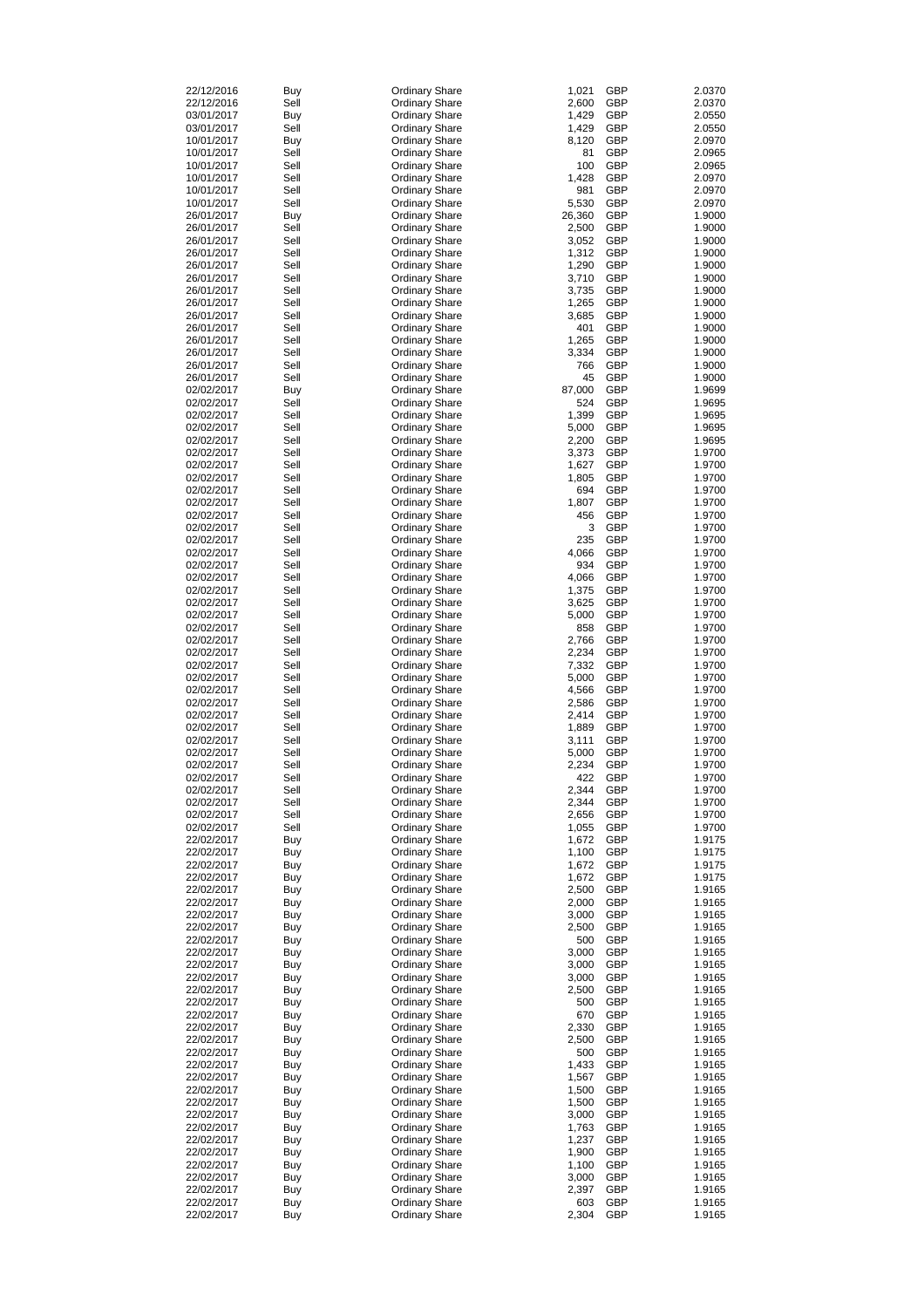| 22/02/2017 | <b>Buy</b> | <b>Ordinary Share</b> | 696     | <b>GBP</b> | 1.9165 |
|------------|------------|-----------------------|---------|------------|--------|
| 22/02/2017 | <b>Buy</b> | <b>Ordinary Share</b> | 2,500   | <b>GBP</b> | 1.9165 |
| 22/02/2017 | <b>Buy</b> | <b>Ordinary Share</b> | 500     | <b>GBP</b> | 1.9165 |
| 22/02/2017 | <b>Buy</b> | <b>Ordinary Share</b> | 3,000   | <b>GBP</b> | 1.9165 |
| 22/02/2017 | <b>Buy</b> | <b>Ordinary Share</b> | 1,900   | <b>GBP</b> | 1.9165 |
|            |            |                       |         |            |        |
| 22/02/2017 | <b>Buy</b> | <b>Ordinary Share</b> | 1,100   | <b>GBP</b> | 1.9165 |
| 22/02/2017 | <b>Buy</b> | <b>Ordinary Share</b> | 2,500   | <b>GBP</b> | 1.9165 |
| 22/02/2017 | <b>Buy</b> | <b>Ordinary Share</b> | 500     | <b>GBP</b> | 1.9165 |
| 22/02/2017 | <b>Buy</b> | <b>Ordinary Share</b> | 2,500   | <b>GBP</b> | 1.9165 |
| 22/02/2017 | <b>Buy</b> | <b>Ordinary Share</b> | 500     | <b>GBP</b> | 1.9165 |
|            |            |                       |         |            |        |
| 22/02/2017 | <b>Buy</b> | <b>Ordinary Share</b> | 1,584   | <b>GBP</b> | 1.9165 |
| 22/02/2017 | <b>Buy</b> | <b>Ordinary Share</b> | 1,416   | <b>GBP</b> | 1.9165 |
| 22/02/2017 | <b>Buy</b> | <b>Ordinary Share</b> | 1,700   | <b>GBP</b> | 1.9165 |
| 22/02/2017 | <b>Buy</b> | <b>Ordinary Share</b> | 1,300   | <b>GBP</b> | 1.9165 |
| 22/02/2017 | <b>Buy</b> | <b>Ordinary Share</b> | 1,500   | <b>GBP</b> | 1.9165 |
|            |            |                       |         |            |        |
| 22/02/2017 | <b>Buy</b> | <b>Ordinary Share</b> | 1,672   | <b>GBP</b> | 1.9170 |
| 22/02/2017 | <b>Buy</b> | <b>Ordinary Share</b> | 1,000   | <b>GBP</b> | 1.9170 |
| 22/02/2017 | <b>Buy</b> | <b>Ordinary Share</b> | 2,040   | <b>GBP</b> | 1.9170 |
| 22/02/2017 | <b>Buy</b> | <b>Ordinary Share</b> | 748     | <b>GBP</b> | 1.9170 |
| 22/02/2017 | <b>Buy</b> | <b>Ordinary Share</b> | 296     | <b>GBP</b> | 1.9170 |
|            |            |                       | 720     | <b>GBP</b> | 1.9165 |
| 22/02/2017 | <b>Buy</b> | <b>Ordinary Share</b> |         |            |        |
| 22/02/2017 | <b>Buy</b> | <b>Ordinary Share</b> | 3,112   | <b>GBP</b> | 1.9165 |
| 22/02/2017 | <b>Buy</b> | <b>Ordinary Share</b> | 1,302   | <b>GBP</b> | 1.9165 |
| 22/02/2017 | <b>Buy</b> | <b>Ordinary Share</b> | 781     | <b>GBP</b> | 1.9165 |
| 22/02/2017 | <b>Buy</b> | <b>Ordinary Share</b> | 2,575   | <b>GBP</b> | 1.9165 |
| 22/02/2017 | <b>Buy</b> | <b>Ordinary Share</b> | 1,672   | <b>GBP</b> | 1.9165 |
|            |            |                       |         |            |        |
| 22/02/2017 | <b>Buy</b> | <b>Ordinary Share</b> | 3,919   | <b>GBP</b> | 1.9165 |
| 22/02/2017 | <b>Buy</b> | <b>Ordinary Share</b> | 1,672   | <b>GBP</b> | 1.9165 |
| 22/02/2017 | <b>Buy</b> | <b>Ordinary Share</b> | 900     | <b>GBP</b> | 1.9165 |
| 22/02/2017 | <b>Buy</b> | <b>Ordinary Share</b> | 1,672   | <b>GBP</b> | 1.9165 |
| 22/02/2017 |            |                       | 1,672   | <b>GBP</b> | 1.9165 |
|            | <b>Buy</b> | <b>Ordinary Share</b> |         |            |        |
| 22/02/2017 | Buy        | <b>Ordinary Share</b> | 1,672   | <b>GBP</b> | 1.9165 |
| 22/02/2017 | Buy        | <b>Ordinary Share</b> | 1,332   | <b>GBP</b> | 1.9165 |
| 22/02/2017 | Buy        | <b>Ordinary Share</b> | 1,672   | <b>GBP</b> | 1.9165 |
| 22/02/2017 | Buy        | <b>Ordinary Share</b> | 2,397   | <b>GBP</b> | 1.9165 |
| 22/02/2017 |            | <b>Ordinary Share</b> | 600     | <b>GBP</b> | 1.9165 |
|            | <b>Buy</b> |                       |         |            |        |
| 22/02/2017 | <b>Buy</b> | <b>Ordinary Share</b> | 2,086   | <b>GBP</b> | 1.9165 |
| 22/02/2017 | Buy        | <b>Ordinary Share</b> | 3,000   | <b>GBP</b> | 1.9165 |
| 22/02/2017 | <b>Buy</b> | <b>Ordinary Share</b> | 1,364   | <b>GBP</b> | 1.9165 |
| 22/02/2017 | <b>Buy</b> | <b>Ordinary Share</b> | 1,636   | <b>GBP</b> | 1.9165 |
| 22/02/2017 | Buy        | <b>Ordinary Share</b> | 1,700   | <b>GBP</b> | 1.9165 |
|            |            |                       |         |            |        |
| 22/02/2017 | Buy        | <b>Ordinary Share</b> | 1,300   | <b>GBP</b> | 1.9165 |
| 22/02/2017 | Buy        | <b>Ordinary Share</b> | 374     | <b>GBP</b> | 1.9165 |
| 22/02/2017 | <b>Buy</b> | <b>Ordinary Share</b> | 477     | <b>GBP</b> | 1.9165 |
| 22/02/2017 | Buy        | <b>Ordinary Share</b> | 2,626   | <b>GBP</b> | 1.9165 |
| 22/02/2017 | Buy        | <b>Ordinary Share</b> | 1,500   | <b>GBP</b> | 1.9165 |
|            |            |                       |         |            | 1.9165 |
| 22/02/2017 | Buy        | <b>Ordinary Share</b> | 1,500   | <b>GBP</b> |        |
| 22/02/2017 | Buy        | <b>Ordinary Share</b> | 1,900   | <b>GBP</b> | 1.9165 |
| 22/02/2017 | <b>Buy</b> | <b>Ordinary Share</b> | 572     | <b>GBP</b> | 1.9165 |
| 22/02/2017 | <b>Buy</b> | <b>Ordinary Share</b> | 267     | <b>GBP</b> | 1.9165 |
| 22/02/2017 | <b>Buy</b> | <b>Ordinary Share</b> | 833     | <b>GBP</b> | 1.9165 |
| 22/02/2017 |            | <b>Ordinary Share</b> | 1,700   | <b>GBP</b> | 1.9165 |
|            | <b>Buy</b> |                       |         |            |        |
| 22/02/2017 | <b>Buy</b> | <b>Ordinary Share</b> | 2,000   | <b>GBP</b> | 1.9165 |
| 22/02/2017 | <b>Buy</b> | <b>Ordinary Share</b> | 1,300   | <b>GBP</b> | 1.9165 |
| 22/02/2017 | <b>Buy</b> | <b>Ordinary Share</b> | 1,500   | <b>GBP</b> | 1.9165 |
| 22/02/2017 | <b>Buy</b> | <b>Ordinary Share</b> | 1,500   | <b>GBP</b> | 1.9165 |
| 22/02/2017 | <b>Buy</b> | <b>Ordinary Share</b> | 1,900   | <b>GBP</b> | 1.9165 |
|            |            |                       |         |            |        |
| 22/02/2017 | <b>Buy</b> | <b>Ordinary Share</b> | 364     | <b>GBP</b> | 1.9165 |
| 22/02/2017 | <b>Buy</b> | <b>Ordinary Share</b> | 736     | <b>GBP</b> | 1.9165 |
| 22/02/2017 | <b>Buy</b> | <b>Ordinary Share</b> | 263     | <b>GBP</b> | 1.9165 |
| 22/02/2017 | <b>Buy</b> | <b>Ordinary Share</b> | 637     | <b>GBP</b> | 1.9165 |
| 22/02/2017 | <b>Buy</b> | <b>Ordinary Share</b> | 453     | <b>GBP</b> | 1.9165 |
| 22/02/2017 | <b>Buy</b> | <b>Ordinary Share</b> | 9,082   | <b>GBP</b> | 1.9175 |
|            |            |                       |         |            |        |
| 22/02/2017 | <b>Buy</b> | <b>Ordinary Share</b> | 5,008   | <b>GBP</b> | 1.9174 |
| 22/02/2017 | <b>Buy</b> | <b>Ordinary Share</b> | 29,562  | <b>GBP</b> | 1.9175 |
| 22/02/2017 | <b>Buy</b> | <b>Ordinary Share</b> | 11,412  | <b>GBP</b> | 1.9175 |
| 22/02/2017 | <b>Buy</b> | <b>Ordinary Share</b> | 17,704  | <b>GBP</b> | 1.9175 |
| 22/02/2017 | <b>Buy</b> | <b>Ordinary Share</b> | 5,344   | <b>GBP</b> | 1.9161 |
| 22/02/2017 | <b>Buy</b> | <b>Ordinary Share</b> | 10,475  | <b>GBP</b> | 1.9162 |
|            |            | <b>Ordinary Share</b> | 5,775   | <b>GBP</b> | 1.9162 |
| 22/02/2017 | <b>Buy</b> |                       |         |            |        |
| 22/02/2017 | <b>Buy</b> | <b>Ordinary Share</b> | 7,920   | <b>GBP</b> | 1.9160 |
| 22/02/2017 | <b>Buy</b> | <b>Ordinary Share</b> | 3,211   | <b>GBP</b> | 1.9163 |
| 22/02/2017 | <b>Buy</b> | <b>Ordinary Share</b> | 6,248   | <b>GBP</b> | 1.9163 |
| 22/02/2017 | Buy        | <b>Ordinary Share</b> | 40,229  | <b>GBP</b> | 1.9162 |
| 22/02/2017 | Sell       | <b>Ordinary Share</b> | 300,000 | <b>GBP</b> | 1.9165 |
|            |            |                       |         |            |        |
| 13/03/2017 | Buy        | <b>Ordinary Share</b> | 24,500  | <b>GBP</b> | 1.8800 |
| 13/03/2017 | Sell       | <b>Ordinary Share</b> | 24,500  | <b>GBP</b> | 1.8800 |
| 31/03/2017 | <b>Buy</b> | <b>Ordinary Share</b> | 1,050   | <b>GBP</b> | 1.8630 |
| 31/03/2017 | Buy        | <b>Ordinary Share</b> | 2,027   | <b>GBP</b> | 1.8630 |
| 31/03/2017 | <b>Buy</b> | <b>Ordinary Share</b> | 1,392   | <b>GBP</b> | 1.8630 |
| 31/03/2017 | <b>Buy</b> | <b>Ordinary Share</b> | 3,626   | <b>GBP</b> | 1.8630 |
|            |            |                       |         |            |        |
| 31/03/2017 | <b>Buy</b> | <b>Ordinary Share</b> | 4,905   | <b>GBP</b> | 1.8630 |
| 31/03/2017 | <b>Buy</b> | <b>Ordinary Share</b> | 10,724  | <b>GBP</b> | 1.8640 |
| 31/03/2017 | Sell       | <b>Ordinary Share</b> | 3,060   | <b>GBP</b> | 1.8640 |
| 31/03/2017 | Sell       | <b>Ordinary Share</b> | 1,430   | <b>GBP</b> | 1.8640 |
| 31/03/2017 | Sell       | <b>Ordinary Share</b> | 1,395   | <b>GBP</b> | 1.8640 |
| 31/03/2017 | Sell       |                       | 1,072   | <b>GBP</b> | 1.8640 |
|            |            | <b>Ordinary Share</b> |         |            |        |
| 31/03/2017 | Sell       | <b>Ordinary Share</b> | 1,339   | <b>GBP</b> | 1.8640 |
| 31/03/2017 | Sell       | <b>Ordinary Share</b> | 1,260   | <b>GBP</b> | 1.8640 |
| 31/03/2017 | Sell       | <b>Ordinary Share</b> | 1,168   | <b>GBP</b> | 1.8640 |
| 31/03/2017 | Sell       | <b>Ordinary Share</b> | 13,000  | <b>GBP</b> | 1.8630 |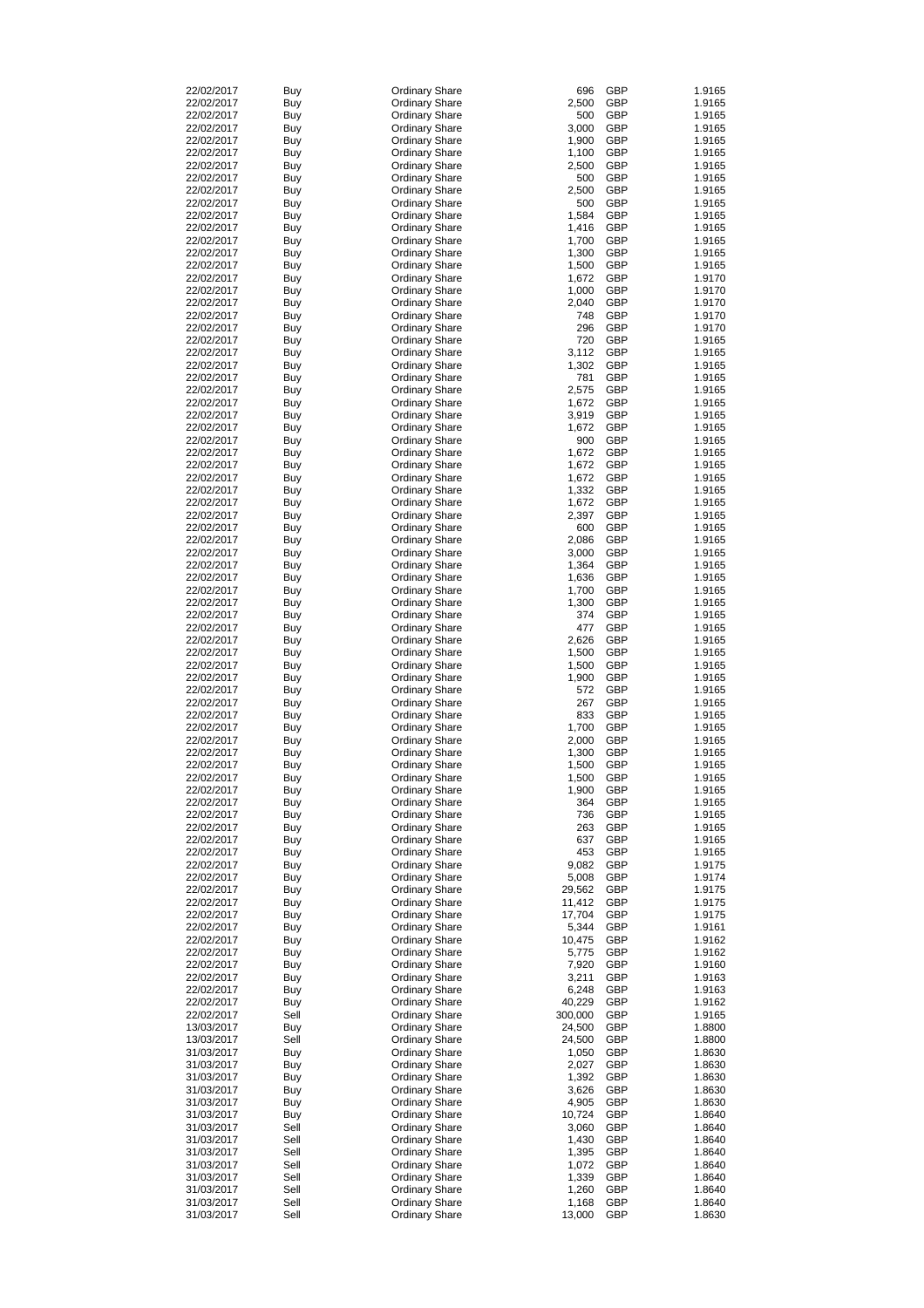| 05/04/2017 | Buy        | <b>Ordinary Share</b> | 31,971  | <b>GBP</b> | 1.8470 |
|------------|------------|-----------------------|---------|------------|--------|
| 05/04/2017 | Sell       | <b>Ordinary Share</b> | 983     | <b>GBP</b> | 1.8470 |
| 05/04/2017 | Sell       | <b>Ordinary Share</b> | 4,970   | <b>GBP</b> | 1.8470 |
| 05/04/2017 | Sell       | <b>Ordinary Share</b> | 279     | <b>GBP</b> | 1.8470 |
| 05/04/2017 | Sell       | <b>Ordinary Share</b> | 800     | <b>GBP</b> | 1.8470 |
|            | Sell       |                       |         | <b>GBP</b> |        |
| 05/04/2017 |            | <b>Ordinary Share</b> | 1,852   |            | 1.8470 |
| 05/04/2017 | Sell       | <b>Ordinary Share</b> | 14,333  | <b>GBP</b> | 1.8470 |
| 05/04/2017 | Sell       | <b>Ordinary Share</b> | 1,846   | <b>GBP</b> | 1.8470 |
| 05/04/2017 | Sell       | <b>Ordinary Share</b> | 2,404   | <b>GBP</b> | 1.8470 |
| 05/04/2017 | Sell       | <b>Ordinary Share</b> | 923     | <b>GBP</b> | 1.8470 |
| 05/04/2017 | Sell       | <b>Ordinary Share</b> | 3,327   | <b>GBP</b> | 1.8470 |
| 05/04/2017 | Sell       | <b>Ordinary Share</b> | 254     | <b>GBP</b> | 1.8470 |
| 06/04/2017 |            |                       | 19,100  | <b>GBP</b> | 1.8582 |
|            | <b>Buy</b> | <b>Ordinary Share</b> |         |            |        |
| 06/04/2017 | Sell       | <b>Ordinary Share</b> | 1,600   | <b>GBP</b> | 1.8570 |
| 06/04/2017 | Sell       | <b>Ordinary Share</b> | 800     | <b>GBP</b> | 1.8575 |
| 06/04/2017 | Sell       | <b>Ordinary Share</b> | 1,262   | <b>GBP</b> | 1.8575 |
| 06/04/2017 | Sell       | <b>Ordinary Share</b> | 400     | <b>GBP</b> | 1.8575 |
| 06/04/2017 | Sell       | <b>Ordinary Share</b> | 2,500   | <b>GBP</b> | 1.8585 |
| 06/04/2017 | Sell       | <b>Ordinary Share</b> | 5,000   | <b>GBP</b> | 1.8585 |
|            |            |                       |         |            |        |
| 06/04/2017 | Sell       | <b>Ordinary Share</b> | 5,000   | <b>GBP</b> | 1.8585 |
| 06/04/2017 | Sell       | <b>Ordinary Share</b> | 2,538   | <b>GBP</b> | 1.8585 |
| 11/04/2017 | <b>Buy</b> | <b>Ordinary Share</b> | 2,500   | <b>GBP</b> | 1.9430 |
| 11/04/2017 | <b>Buy</b> | <b>Ordinary Share</b> | 1,642   | <b>GBP</b> | 1.9430 |
| 11/04/2017 | <b>Buy</b> | <b>Ordinary Share</b> | 719     | <b>GBP</b> | 1.9430 |
| 11/04/2017 | <b>Buy</b> | <b>Ordinary Share</b> | 1,987   | <b>GBP</b> | 1.9425 |
| 11/04/2017 | <b>Buy</b> | <b>Ordinary Share</b> | 1,900   | <b>GBP</b> | 1.9425 |
|            |            |                       |         | <b>GBP</b> |        |
| 11/04/2017 | <b>Buy</b> | <b>Ordinary Share</b> | 2,476   |            | 1.9425 |
| 11/04/2017 | <b>Buy</b> | <b>Ordinary Share</b> | 1,263   | <b>GBP</b> | 1.9425 |
| 11/04/2017 | <b>Buy</b> | <b>Ordinary Share</b> | 1,900   | <b>GBP</b> | 1.9425 |
| 11/04/2017 | <b>Buy</b> | <b>Ordinary Share</b> | 400     | <b>GBP</b> | 1.9425 |
| 11/04/2017 | <b>Buy</b> | <b>Ordinary Share</b> | 13      | <b>GBP</b> | 1.9420 |
| 11/04/2017 | <b>Buy</b> | <b>Ordinary Share</b> | 3,475   | <b>GBP</b> | 1.9435 |
| 11/04/2017 | Sell       |                       | 3,475   | <b>GBP</b> | 1.9435 |
|            |            | <b>Ordinary Share</b> |         |            |        |
| 11/04/2017 | Sell       | <b>Ordinary Share</b> | 14,800  | <b>GBP</b> | 1.9427 |
| 13/04/2017 | Buy        | <b>Ordinary Share</b> | 27,300  | <b>GBP</b> | 1.8285 |
| 13/04/2017 | Sell       | <b>Ordinary Share</b> | 1,995   | <b>GBP</b> | 1.8285 |
| 13/04/2017 | Sell       | <b>Ordinary Share</b> | 1,376   | <b>GBP</b> | 1.8285 |
| 13/04/2017 | Sell       | <b>Ordinary Share</b> | 1,506   | <b>GBP</b> | 1.8285 |
| 13/04/2017 | Sell       | <b>Ordinary Share</b> | 899     | <b>GBP</b> | 1.8285 |
|            | Sell       |                       | 777     | <b>GBP</b> | 1.8285 |
| 13/04/2017 |            | <b>Ordinary Share</b> |         |            |        |
| 13/04/2017 | Sell       | <b>Ordinary Share</b> | 1,558   | <b>GBP</b> | 1.8285 |
| 13/04/2017 | Sell       | <b>Ordinary Share</b> | 2,767   | <b>GBP</b> | 1.8285 |
| 13/04/2017 | Sell       | <b>Ordinary Share</b> | 5,000   | <b>GBP</b> | 1.8285 |
| 13/04/2017 | Sell       | <b>Ordinary Share</b> | 5,000   | <b>GBP</b> | 1.8285 |
| 13/04/2017 | Sell       | <b>Ordinary Share</b> | 2,746   | <b>GBP</b> | 1.8285 |
| 13/04/2017 | Sell       | <b>Ordinary Share</b> | 3,676   | <b>GBP</b> | 1.8285 |
|            |            |                       |         |            |        |
| 20/04/2017 | Buy        | <b>Ordinary Share</b> | 33,332  | <b>GBP</b> | 1.7495 |
| 20/04/2017 | Sell       | <b>Ordinary Share</b> | 3,001   | <b>GBP</b> | 1.7495 |
| 20/04/2017 | Sell       | <b>Ordinary Share</b> | 2,668   | <b>GBP</b> | 1.7495 |
| 20/04/2017 | Sell       | <b>Ordinary Share</b> | 2,000   | <b>GBP</b> | 1.7495 |
| 20/04/2017 | Sell       | <b>Ordinary Share</b> | 1,964   | <b>GBP</b> | 1.7495 |
| 20/04/2017 | Sell       | <b>Ordinary Share</b> | 4,097   | <b>GBP</b> | 1.7495 |
| 20/04/2017 | Sell       | <b>Ordinary Share</b> | 2,949   | <b>GBP</b> | 1.7495 |
|            |            |                       |         |            |        |
| 20/04/2017 | Sell       | <b>Ordinary Share</b> | 704     | <b>GBP</b> | 1.7495 |
| 20/04/2017 | Sell       | <b>Ordinary Share</b> | 5,000   | <b>GBP</b> | 1.7495 |
| 20/04/2017 | Sell       | <b>Ordinary Share</b> | 5,000   | <b>GBP</b> | 1.7495 |
| 20/04/2017 | Sell       | <b>Ordinary Share</b> | 536     | <b>GBP</b> | 1.7495 |
| 20/04/2017 | Sell       | <b>Ordinary Share</b> | 5,000   | <b>GBP</b> | 1.7495 |
| 20/04/2017 | Sell       | <b>Ordinary Share</b> | 413     | <b>GBP</b> | 1.7495 |
| 26/04/2017 | Buy        | <b>Ordinary Share</b> | 14,830  | <b>GBP</b> | 1.7880 |
| 26/04/2017 | Sell       |                       | 14,830  | <b>GBP</b> | 1.7880 |
|            |            | <b>Ordinary Share</b> |         |            |        |
| 05/05/2017 | Buy        | <b>Ordinary Share</b> | 20,000  | <b>GBP</b> | 1.7899 |
| 05/05/2017 | Sell       | <b>Ordinary Share</b> | 1,431   | <b>GBP</b> | 1.7805 |
| 05/05/2017 | Sell       | <b>Ordinary Share</b> | 1,069   | <b>GBP</b> | 1.7805 |
| 05/05/2017 | Sell       | <b>Ordinary Share</b> | 2,500   | <b>GBP</b> | 1.7930 |
| 05/05/2017 | Sell       | <b>Ordinary Share</b> | 2,500   | <b>GBP</b> | 1.7915 |
| 05/05/2017 | Sell       | <b>Ordinary Share</b> | 2,500   | <b>GBP</b> | 1.7900 |
| 05/05/2017 | Sell       | <b>Ordinary Share</b> | 2,500   | <b>GBP</b> | 1.7910 |
| 05/05/2017 | Sell       | <b>Ordinary Share</b> | 440     | <b>GBP</b> | 1.7910 |
|            |            |                       |         |            |        |
| 05/05/2017 | Sell       | <b>Ordinary Share</b> | 431     | <b>GBP</b> | 1.7910 |
| 05/05/2017 | Sell       | <b>Ordinary Share</b> | 3,177   | <b>GBP</b> | 1.7910 |
| 05/05/2017 | Sell       | <b>Ordinary Share</b> | 2,090   | <b>GBP</b> | 1.7910 |
| 05/05/2017 | Sell       | <b>Ordinary Share</b> | 1,362   | <b>GBP</b> | 1.7910 |
| 15/05/2017 | Buy        | <b>Ordinary Share</b> | 63,266  | <b>GBP</b> | 1.7930 |
| 15/05/2017 | Sell       | <b>Ordinary Share</b> | 63,266  | <b>GBP</b> | 1.7930 |
| 30/05/2017 | Buy        | <b>Ordinary Share</b> | 14,527  | <b>GBP</b> | 1.8590 |
|            | Sell       |                       |         | <b>GBP</b> |        |
| 30/05/2017 |            | <b>Ordinary Share</b> | 1,296   |            | 1.8585 |
| 30/05/2017 | Sell       | <b>Ordinary Share</b> | 2,500   | <b>GBP</b> | 1.8590 |
| 30/05/2017 | Sell       | <b>Ordinary Share</b> | 883     | <b>GBP</b> | 1.8590 |
| 30/05/2017 | Sell       | <b>Ordinary Share</b> | 2,000   | <b>GBP</b> | 1.8590 |
| 30/05/2017 | Sell       | <b>Ordinary Share</b> | 700     | <b>GBP</b> | 1.8590 |
| 30/05/2017 | Sell       | <b>Ordinary Share</b> | 7,148   | <b>GBP</b> | 1.8590 |
| 20/06/2017 | <b>Buy</b> | <b>Ordinary Share</b> | 1,209   | <b>GBP</b> | 1.6835 |
| 20/06/2017 | <b>Buy</b> | <b>Ordinary Share</b> | 953,498 | <b>GBP</b> | 1.6801 |
|            |            |                       |         |            |        |
| 20/06/2017 | Sell       | <b>Ordinary Share</b> | 10      | <b>GBP</b> | 1.6900 |
| 20/06/2017 | Sell       | <b>Ordinary Share</b> | 141,191 | <b>GBP</b> | 1.6801 |
| 20/06/2017 | Sell       | <b>Ordinary Share</b> | 25,981  | <b>GBP</b> | 1.6801 |
| 20/06/2017 | Sell       | <b>Ordinary Share</b> | 106,078 | <b>GBP</b> | 1.6801 |
| 20/06/2017 | Sell       | <b>Ordinary Share</b> | 90,454  | <b>GBP</b> | 1.6801 |
| 20/06/2017 | Sell       | <b>Ordinary Share</b> | 528,343 | <b>GBP</b> | 1.6801 |
| 20/06/2017 | Sell       | <b>Ordinary Share</b> | 62,650  | <b>GBP</b> | 1.6784 |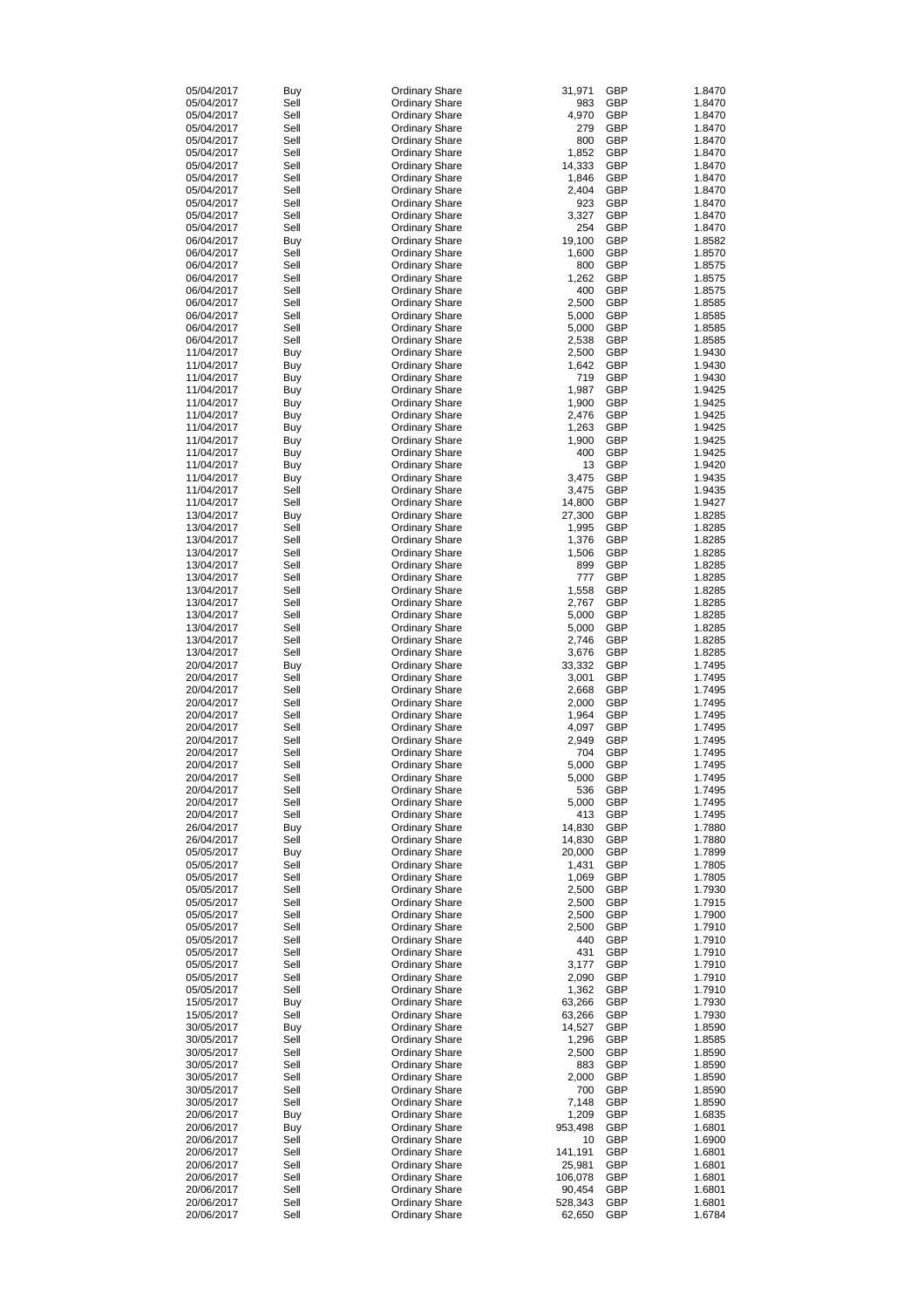| 26/06/2017 | Buy        | <b>Ordinary Share</b> | 31,170  | <b>GBP</b> | 1.6585 |
|------------|------------|-----------------------|---------|------------|--------|
| 26/06/2017 | Sell       | <b>Ordinary Share</b> | 2,500   | <b>GBP</b> | 1.6585 |
| 26/06/2017 | Sell       | <b>Ordinary Share</b> | 780     | <b>GBP</b> | 1.6585 |
| 26/06/2017 | Sell       | <b>Ordinary Share</b> | 4,072   | <b>GBP</b> | 1.6585 |
| 26/06/2017 | Sell       | <b>Ordinary Share</b> | 1,366   | <b>GBP</b> | 1.6585 |
| 26/06/2017 | Sell       | <b>Ordinary Share</b> | 2,858   | <b>GBP</b> | 1.6585 |
|            |            |                       |         | <b>GBP</b> |        |
| 26/06/2017 | Sell       | <b>Ordinary Share</b> | 1,322   |            | 1.6585 |
| 26/06/2017 | Sell       | <b>Ordinary Share</b> | 5,749   | <b>GBP</b> | 1.6585 |
| 26/06/2017 | Sell       | <b>Ordinary Share</b> | 4,364   | <b>GBP</b> | 1.6585 |
| 26/06/2017 | Sell       | <b>Ordinary Share</b> | 5,679   | <b>GBP</b> | 1.6585 |
| 26/06/2017 | Sell       | <b>Ordinary Share</b> | 2,200   | <b>GBP</b> | 1.6585 |
| 26/06/2017 | Sell       | <b>Ordinary Share</b> | 280     | <b>GBP</b> | 1.6585 |
| 30/06/2017 | <b>Buy</b> | <b>Ordinary Share</b> | 4,677   | <b>GBP</b> | 1.6880 |
| 30/06/2017 | Sell       | <b>Ordinary Share</b> | 4,677   | <b>GBP</b> | 1.6880 |
|            |            |                       | 985     | <b>GBP</b> | 1.6720 |
| 04/07/2017 | <b>Buy</b> | <b>Ordinary Share</b> |         |            |        |
| 04/07/2017 | Sell       | <b>Ordinary Share</b> | 985     | <b>GBP</b> | 1.6720 |
| 06/07/2017 | <b>Buy</b> | <b>Ordinary Share</b> | 25,470  | <b>GBP</b> | 1.7175 |
| 06/07/2017 | Sell       | <b>Ordinary Share</b> | 2,378   | <b>GBP</b> | 1.7175 |
| 06/07/2017 | Sell       | <b>Ordinary Share</b> | 2,500   | <b>GBP</b> | 1.7175 |
| 06/07/2017 | Sell       | <b>Ordinary Share</b> | 1,000   | <b>GBP</b> | 1.7175 |
| 06/07/2017 | Sell       | <b>Ordinary Share</b> | 1,900   | <b>GBP</b> | 1.7175 |
| 06/07/2017 | Sell       | <b>Ordinary Share</b> | 1,356   | <b>GBP</b> | 1.7175 |
| 06/07/2017 | Sell       | <b>Ordinary Share</b> | 4,679   | <b>GBP</b> | 1.7175 |
|            | Sell       |                       |         | <b>GBP</b> | 1.7175 |
| 06/07/2017 |            | <b>Ordinary Share</b> | 1,874   |            |        |
| 06/07/2017 | Sell       | <b>Ordinary Share</b> | 1,874   | <b>GBP</b> | 1.7175 |
| 06/07/2017 | Sell       | <b>Ordinary Share</b> | 2,677   | <b>GBP</b> | 1.7175 |
| 06/07/2017 | Sell       | <b>Ordinary Share</b> | 1,978   | <b>GBP</b> | 1.7175 |
| 06/07/2017 | Sell       | <b>Ordinary Share</b> | 793     | <b>GBP</b> | 1.7175 |
| 06/07/2017 | Sell       | <b>Ordinary Share</b> | 2,461   | <b>GBP</b> | 1.7175 |
| 13/07/2017 | Buy        | <b>Ordinary Share</b> | 39,626  | <b>GBP</b> | 1.7281 |
| 13/07/2017 | Sell       | <b>Ordinary Share</b> | 39,626  | <b>GBP</b> | 1.7281 |
| 27/07/2017 |            |                       | 25,042  | <b>GBP</b> | 1.7503 |
|            | Buy        | <b>Ordinary Share</b> |         |            |        |
| 27/07/2017 | Sell       | <b>Ordinary Share</b> | 2,500   | <b>GBP</b> | 1.7500 |
| 27/07/2017 | Sell       | <b>Ordinary Share</b> | 1,538   | <b>GBP</b> | 1.7500 |
| 27/07/2017 | Sell       | <b>Ordinary Share</b> | 1,939   | <b>GBP</b> | 1.7500 |
| 27/07/2017 | Sell       | <b>Ordinary Share</b> | 3,000   | <b>GBP</b> | 1.7500 |
| 27/07/2017 | Sell       | <b>Ordinary Share</b> | 2,231   | <b>GBP</b> | 1.7500 |
| 27/07/2017 | Sell       | <b>Ordinary Share</b> | 2,631   | <b>GBP</b> | 1.7505 |
| 27/07/2017 | Sell       | <b>Ordinary Share</b> | 1,129   | <b>GBP</b> | 1.7505 |
| 27/07/2017 | Sell       | <b>Ordinary Share</b> | 2,500   | <b>GBP</b> | 1.7505 |
|            |            |                       |         |            |        |
| 27/07/2017 | Sell       | <b>Ordinary Share</b> | 2,031   | <b>GBP</b> | 1.7505 |
| 27/07/2017 | Sell       | <b>Ordinary Share</b> | 2,334   | <b>GBP</b> | 1.7505 |
| 27/07/2017 | Sell       | <b>Ordinary Share</b> | 1,371   | <b>GBP</b> | 1.7505 |
| 27/07/2017 | Sell       | <b>Ordinary Share</b> | 800     | <b>GBP</b> | 1.7505 |
| 27/07/2017 | Sell       | <b>Ordinary Share</b> | 1,038   | <b>GBP</b> | 1.7505 |
| 08/09/2017 | Buy        | <b>Ordinary Share</b> | 10,625  | <b>GBP</b> | 1.8775 |
| 11/09/2017 | Sell       | <b>Ordinary Share</b> | 1,743   | <b>GBP</b> | 1.8850 |
| 11/09/2017 | Sell       | <b>Ordinary Share</b> | 8,882   | <b>GBP</b> | 1.8850 |
|            |            |                       |         |            |        |
| 27/09/2017 | Buy        | <b>Ordinary Share</b> | 1,507   | <b>GBP</b> | 1.8765 |
| 27/09/2017 | Sell       | <b>Ordinary Share</b> | 1,507   | <b>GBP</b> | 1.8765 |
| 06/11/2017 | Buy        | <b>Ordinary Share</b> | 2,032   | <b>GBP</b> | 1.7775 |
| 06/11/2017 | Buy        | <b>Ordinary Share</b> | 108     | <b>GBP</b> | 1.7775 |
| 06/11/2017 | Sell       | <b>Ordinary Share</b> | 2,140   | <b>GBP</b> | 1.7775 |
| 05/12/2017 | Buy        | <b>Ordinary Share</b> | 625,000 | <b>GBP</b> | 2.0214 |
| 05/12/2017 | Sell       | <b>Ordinary Share</b> | 625,000 | <b>GBP</b> | 2.0184 |
| 12/12/2017 | Buy        | <b>Ordinary Share</b> | 42,408  | <b>GBP</b> | 2.0510 |
|            | Sell       |                       |         | <b>GBP</b> |        |
| 12/12/2017 |            | <b>Ordinary Share</b> | 2,525   |            | 2.0510 |
| 12/12/2017 | Sell       | <b>Ordinary Share</b> | 4,114   | <b>GBP</b> | 2.0510 |
| 12/12/2017 | Sell       | <b>Ordinary Share</b> | 827     | <b>GBP</b> | 2.0510 |
| 12/12/2017 | Sell       | <b>Ordinary Share</b> | 744     | <b>GBP</b> | 2.0510 |
| 12/12/2017 | Sell       | <b>Ordinary Share</b> | 810     | <b>GBP</b> | 2.0510 |
| 12/12/2017 | Sell       | <b>Ordinary Share</b> | 2,449   | <b>GBP</b> | 2.0510 |
| 12/12/2017 | Sell       | <b>Ordinary Share</b> | 997     | <b>GBP</b> | 2.0510 |
| 12/12/2017 | Sell       | <b>Ordinary Share</b> | 2,449   | <b>GBP</b> | 2.0510 |
| 12/12/2017 | Sell       | <b>Ordinary Share</b> | 1,800   | <b>GBP</b> | 2.0510 |
| 12/12/2017 | Sell       |                       |         | <b>GBP</b> | 2.0510 |
|            |            | <b>Ordinary Share</b> | 3,200   |            |        |
| 12/12/2017 | Sell       | <b>Ordinary Share</b> | 476     | <b>GBP</b> | 2.0510 |
| 12/12/2017 | Sell       | <b>Ordinary Share</b> | 532     | <b>GBP</b> | 2.0510 |
| 12/12/2017 | Sell       | <b>Ordinary Share</b> | 4,468   | <b>GBP</b> | 2.0510 |
| 12/12/2017 | Sell       | <b>Ordinary Share</b> | 5,000   | <b>GBP</b> | 2.0510 |
| 12/12/2017 | Sell       | <b>Ordinary Share</b> | 1,326   | <b>GBP</b> | 2.0510 |
| 12/12/2017 | Sell       | <b>Ordinary Share</b> | 3,126   | <b>GBP</b> | 2.0510 |
| 12/12/2017 | Sell       | <b>Ordinary Share</b> | 548     | <b>GBP</b> | 2.0510 |
| 12/12/2017 | Sell       | <b>Ordinary Share</b> | 2,441   | <b>GBP</b> | 2.0510 |
|            |            |                       |         |            |        |
| 12/12/2017 | Sell       | <b>Ordinary Share</b> | 2,559   | <b>GBP</b> | 2.0510 |
| 12/12/2017 | Sell       | <b>Ordinary Share</b> | 2,017   | GBP        | 2.0510 |
| 18/12/2017 | <b>Buy</b> | <b>Ordinary Share</b> | 54,419  | <b>GBP</b> | 2.0575 |
| 18/12/2017 | Sell       | <b>Ordinary Share</b> | 54,419  | <b>GBP</b> | 2.0575 |
| 16/01/2018 | <b>Buy</b> | <b>Ordinary Share</b> | 32,210  | <b>GBP</b> | 2.1025 |
| 16/01/2018 | Sell       | <b>Ordinary Share</b> | 2,000   | <b>GBP</b> | 2.1020 |
| 16/01/2018 | Sell       | <b>Ordinary Share</b> | 4,398   | <b>GBP</b> | 2.1020 |
| 16/01/2018 | Sell       | <b>Ordinary Share</b> | 1,400   | <b>GBP</b> | 2.1020 |
| 16/01/2018 | Sell       | <b>Ordinary Share</b> | 2,588   | <b>GBP</b> | 2.1020 |
|            |            |                       |         |            |        |
| 16/01/2018 | Sell       | <b>Ordinary Share</b> | 1,524   | <b>GBP</b> | 2.1020 |
| 16/01/2018 | Sell       | <b>Ordinary Share</b> | 1,344   | <b>GBP</b> | 2.1020 |
| 16/01/2018 | Sell       | <b>Ordinary Share</b> | 232     | <b>GBP</b> | 2.1020 |
| 16/01/2018 | Sell       | <b>Ordinary Share</b> | 2,762   | <b>GBP</b> | 2.1020 |
| 16/01/2018 | Sell       | <b>Ordinary Share</b> | 4,250   | <b>GBP</b> | 2.1020 |
| 16/01/2018 | Sell       | <b>Ordinary Share</b> | 4,250   | <b>GBP</b> | 2.1020 |
| 16/01/2018 | Sell       | <b>Ordinary Share</b> | 1,917   | <b>GBP</b> | 2.1020 |
| 16/01/2018 | Sell       | <b>Ordinary Share</b> | 2,333   | <b>GBP</b> | 2.1020 |
|            |            |                       |         |            |        |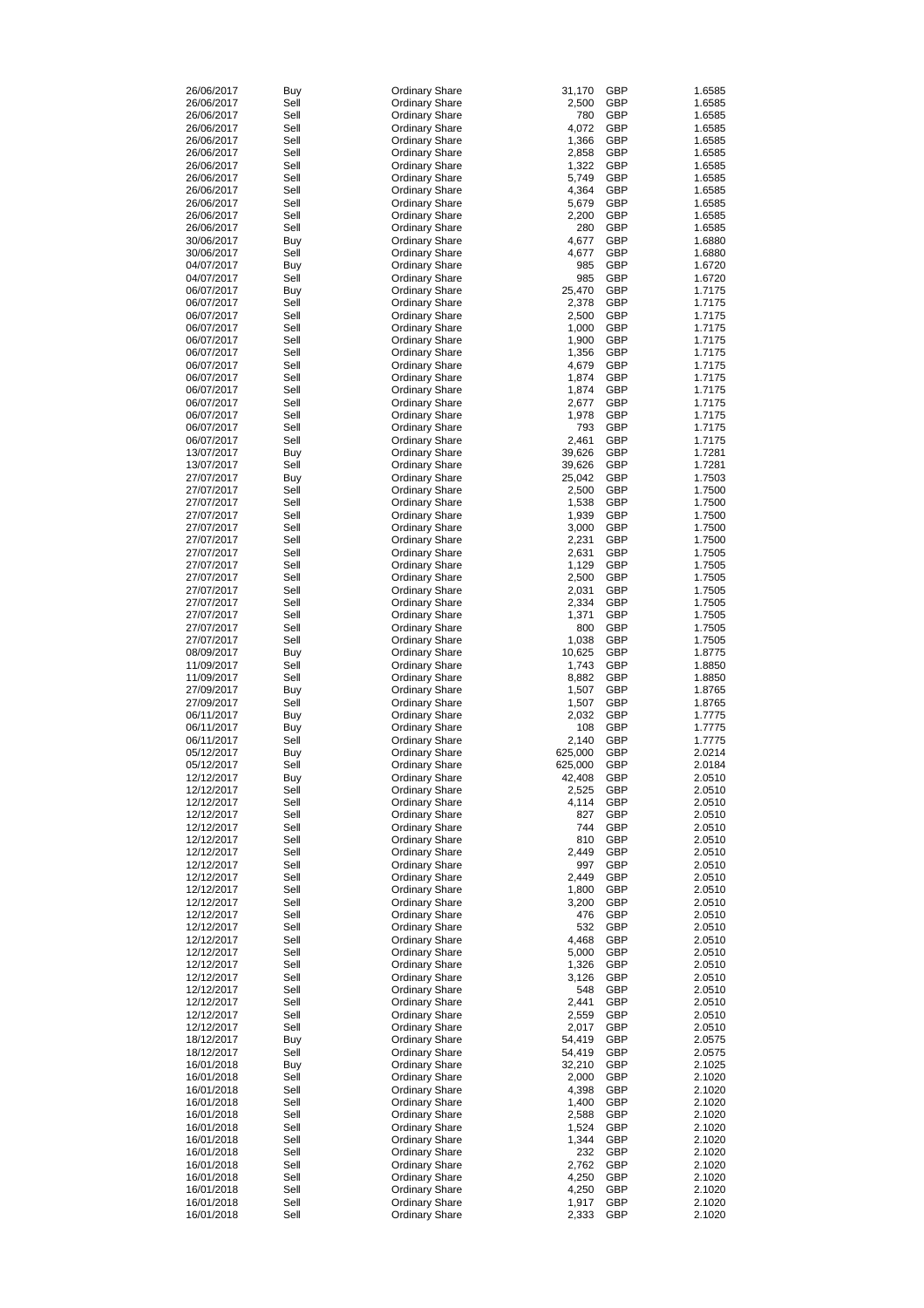| 16/01/2018 | Sell | <b>Ordinary Share</b> | 1.520  | <b>GBP</b> | 2.1070 |
|------------|------|-----------------------|--------|------------|--------|
| 16/01/2018 | Sell | <b>Ordinary Share</b> | 1.692  | <b>GBP</b> | 2.1070 |
| 29/01/2018 | Buy  | <b>Ordinary Share</b> | 2.300  | <b>GBP</b> | 2.1090 |
| 29/01/2018 | Buy  | <b>Ordinary Share</b> | 2.591  | <b>GBP</b> | 2.1090 |
| 29/01/2018 | Buy  | <b>Ordinary Share</b> | 5.023  | <b>GBP</b> | 2.1090 |
| 29/01/2018 | Buy  | <b>Ordinary Share</b> | 1.886  | <b>GBP</b> | 2.1090 |
| 29/01/2018 | Sell | <b>Ordinary Share</b> | 11.800 | <b>GBP</b> | 2.1090 |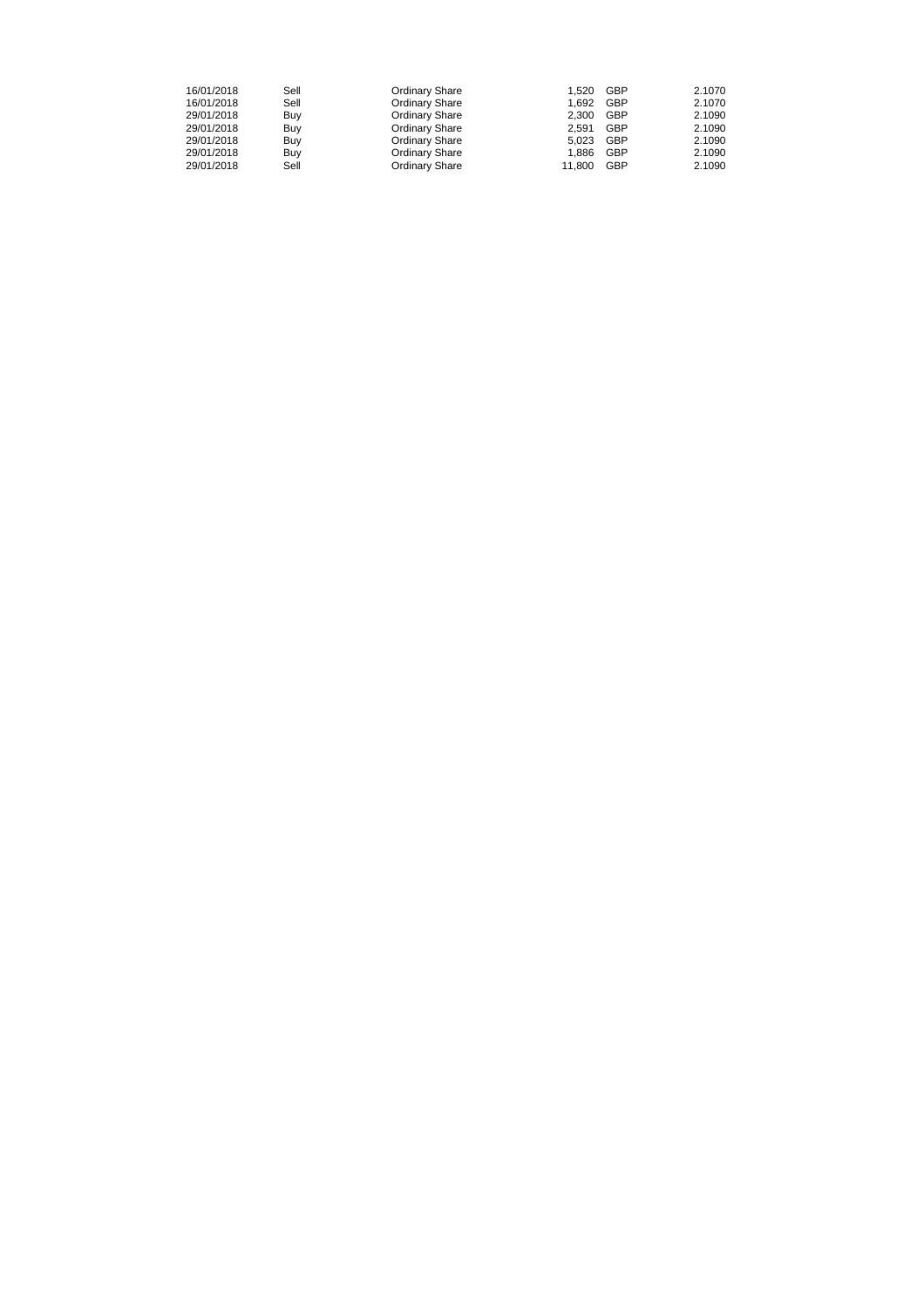| J&E Davy on behalf of discretionary clients - Tesco plc |                          |                                                |                  |                          |                  |  |
|---------------------------------------------------------|--------------------------|------------------------------------------------|------------------|--------------------------|------------------|--|
| <b>Dealing date</b>                                     | <b>Nature of Dealing</b> | <b>Type of security</b>                        | <b>Number of</b> | <b>Currency</b>          | <b>Price</b>     |  |
|                                                         | (Buy / Sell)             | (Ordinary Share / ADR)                         | securities       | used                     |                  |  |
| 27/01/2016<br>27/01/2016                                | Buy                      | <b>Ordinary Share</b>                          | 14,178<br>1,500  | <b>GBP</b><br><b>GBP</b> | 1.5835<br>1.5790 |  |
| 27/01/2016                                              | Buy<br>Buy               | <b>Ordinary Share</b><br><b>Ordinary Share</b> | 2,265            | <b>GBP</b>               | 1.5695           |  |
| 27/01/2016                                              | <b>Buy</b>               | <b>Ordinary Share</b>                          | 8,540            | <b>GBP</b>               | 1.5855           |  |
| 01/02/2016                                              | Sell                     | <b>Ordinary Share</b>                          | 1,833            | <b>GBP</b>               | 1.6880           |  |
| 03/02/2016                                              | <b>Buy</b>               | <b>Ordinary Share</b>                          | 1,000            | <b>GBP</b>               | 1.7085           |  |
| 08/02/2016                                              | Sell                     | <b>Ordinary Share</b>                          | 2,814            | <b>GBP</b>               | 1.7110           |  |
| 09/02/2016                                              | Sell                     | <b>Ordinary Share</b>                          | 3,700            | <b>GBP</b>               | 1.7740           |  |
| 10/02/2016                                              | <b>Buy</b>               | <b>Ordinary Share</b>                          | 4,500            | <b>GBP</b>               | 1.8140           |  |
| 12/02/2016                                              | <b>Buy</b>               | <b>Ordinary Share</b>                          | 1,052            | <b>GBP</b>               | 1.7510           |  |
| 16/02/2016                                              | Sell                     | <b>Ordinary Share</b>                          | 4,278            | <b>GBP</b>               | 1.7924           |  |
| 17/02/2016                                              | Buy                      | <b>Ordinary Share</b>                          | 2,061            | <b>GBP</b>               | 1.8700           |  |
| 18/02/2016<br>18/02/2016                                | Buy<br>Sell              | <b>Ordinary Share</b><br><b>Ordinary Share</b> | 5,276<br>8,511   | <b>GBP</b><br><b>GBP</b> | 1.8748<br>1.8790 |  |
| 24/02/2016                                              | <b>Buy</b>               | <b>Ordinary Share</b>                          | 1,000            | <b>GBP</b>               | 1.7555           |  |
| 25/02/2016                                              | Buy                      | <b>Ordinary Share</b>                          | 2,308            | <b>GBP</b>               | 1.7965           |  |
| 04/03/2016                                              | <b>Buy</b>               | <b>Ordinary Share</b>                          | 3,550            | <b>GBP</b>               | 1.9163           |  |
| 09/03/2016                                              | Buy                      | <b>Ordinary Share</b>                          | 6,566            | <b>GBP</b>               | 1.9719           |  |
| 10/03/2016                                              | <b>Buy</b>               | <b>Ordinary Share</b>                          | 3,892            | <b>GBP</b>               | 1.9458           |  |
| 16/03/2016                                              | Buy                      | <b>Ordinary Share</b>                          | 2,697            | <b>GBP</b>               | 1.8999           |  |
| 21/03/2016                                              | Sell                     | <b>Ordinary Share</b>                          | 6,000            | <b>GBP</b>               | 1.9635           |  |
| 23/03/2016                                              | Sell                     | <b>Ordinary Share</b>                          | 342              | <b>GBP</b>               | 1.9850           |  |
| 30/03/2016                                              | Buy                      | <b>Ordinary Share</b>                          | 1,204            | <b>GBP</b>               | 1.9388           |  |
| 05/04/2016                                              | Sell                     | <b>Ordinary Share</b>                          | 1,899            | <b>GBP</b>               | 1.8717           |  |
| 08/04/2016                                              | Buy                      | <b>Ordinary Share</b>                          | 9,185            | <b>GBP</b>               | 1.9270           |  |
| 12/04/2016<br>13/04/2016                                | Sell<br>Buy              | <b>Ordinary Share</b><br><b>Ordinary Share</b> | 2,750<br>5,565   | <b>GBP</b><br><b>GBP</b> | 1.9475<br>1.8015 |  |
| 18/04/2016                                              | Buy                      | <b>Ordinary Share</b>                          | 1,197            | <b>GBP</b>               | 1.8034           |  |
| 27/04/2016                                              | Buy                      | <b>Ordinary Share</b>                          | 6,000            | GBP                      | 1.7540           |  |
| 28/04/2016                                              | <b>Buy</b>               | <b>Ordinary Share</b>                          | 2,140            | <b>GBP</b>               | 1.7294           |  |
| 28/04/2016                                              | Sell                     | <b>Ordinary Share</b>                          | 7,640            | <b>GBP</b>               | 1.7265           |  |
| 03/05/2016                                              | Sell                     | <b>Ordinary Share</b>                          | 2,200            | <b>GBP</b>               | 1.6971           |  |
| 05/05/2016                                              | <b>Buy</b>               | <b>Ordinary Share</b>                          | 9,926            | <b>GBP</b>               | 1.5982           |  |
| 05/05/2016                                              | Sell                     | <b>Ordinary Share</b>                          | 1,075            | <b>GBP</b>               | 1.6268           |  |
| 09/05/2016                                              | Buy                      | <b>Ordinary Share</b>                          | 600              | <b>GBP</b>               | 1.5850           |  |
| 18/05/2016                                              | Sell                     | <b>Ordinary Share</b>                          | 8,790            | <b>GBP</b>               | 1.6314           |  |
| 26/05/2016                                              | <b>Buy</b>               | <b>Ordinary Share</b>                          | 4,463            | <b>GBP</b>               | 1.6850           |  |
| 20/06/2016<br>24/06/2016                                | <b>Buy</b><br>Sell       | <b>Ordinary Share</b><br><b>Ordinary Share</b> | 3,595<br>5,083   | <b>GBP</b><br><b>GBP</b> | 1.6010<br>1.6150 |  |
| 29/06/2016                                              | Sell                     | <b>Ordinary Share</b>                          | 4,714            | <b>GBP</b>               | 1.6355           |  |
| 30/06/2016                                              | Buy                      | <b>Ordinary Share</b>                          | 6,940            | <b>GBP</b>               | 1.7345           |  |
| 30/06/2016                                              | <b>Buy</b>               | <b>Ordinary Share</b>                          | 3,000            | <b>GBP</b>               | 1.7262           |  |
| 01/07/2016                                              | Sell                     | <b>Ordinary Share</b>                          | 1,465            | <b>GBP</b>               | 1.7661           |  |
| 01/07/2016                                              | Sell                     | <b>Ordinary Share</b>                          | 2,735            | <b>GBP</b>               | 1.7515           |  |
| 06/07/2016                                              | Sell                     | <b>Ordinary Share</b>                          | 1,708            | <b>GBP</b>               | 1.6116           |  |
| 07/07/2016                                              | Buy                      | <b>Ordinary Share</b>                          | 14,927           | <b>GBP</b>               | 1.6260           |  |
| 08/07/2016                                              | Sell                     | <b>Ordinary Share</b>                          | 3,800            | <b>GBP</b>               | 1.6036           |  |
| 13/07/2016                                              | <b>Buy</b>               | <b>Ordinary Share</b>                          | 5,965            | <b>GBP</b>               | 1.7160           |  |
| 13/07/2016                                              | Sell                     | <b>Ordinary Share</b>                          | 1,708            | <b>GBP</b>               | 1.7185           |  |
| 14/07/2016<br>25/07/2016                                | Sell                     | <b>Ordinary Share</b><br><b>Ordinary Share</b> | 3,300<br>2,567   | <b>GBP</b><br><b>GBP</b> | 1.7071<br>1.6269 |  |
| 27/07/2016                                              | Buy<br>Sell              | <b>Ordinary Share</b>                          | 68               | <b>GBP</b>               | 1.5679           |  |
| 01/08/2016                                              | Sell                     | <b>Ordinary Share</b>                          | 3,470            | <b>GBP</b>               | 1.5481           |  |
| 09/08/2016                                              | Buy                      | <b>Ordinary Share</b>                          | 1,400            | <b>GBP</b>               | 1.5654           |  |
| 09/08/2016                                              | Buy                      | <b>Ordinary Share</b>                          | 2,000            | <b>GBP</b>               | 1.5659           |  |
| 22/08/2016                                              | <b>Buy</b>               | <b>Ordinary Share</b>                          | 9,447            | <b>GBP</b>               | 1.6013           |  |
| 24/08/2016                                              | Sell                     | <b>Ordinary Share</b>                          | 10,000           | <b>GBP</b>               | 1.6531           |  |
| 25/08/2016                                              | Sell                     | <b>Ordinary Share</b>                          | 12,000           | <b>GBP</b>               | 1.6476           |  |
| 26/08/2016                                              | <b>Buy</b>               | <b>Ordinary Share</b>                          | 4,110            | <b>GBP</b>               | 1.6359           |  |
| 30/08/2016                                              | Buy                      | <b>Ordinary Share</b>                          | 5,824            | <b>GBP</b>               | 1.6413           |  |
| 30/08/2016                                              | Sell                     | <b>Ordinary Share</b>                          | 2,351            | <b>GBP</b>               | 1.6370           |  |
| 31/08/2016                                              | <b>Buy</b>               | <b>Ordinary Share</b>                          | 4,425            | <b>GBP</b>               | 1.6493           |  |
| 07/09/2016                                              | <b>Buy</b>               | <b>Ordinary Share</b>                          | 3,410            | <b>GBP</b>               | 1.7114           |  |
| 14/09/2016<br>27/09/2016                                | Sell<br><b>Buy</b>       | <b>Ordinary Share</b><br><b>Ordinary Share</b> | 2,400<br>6,200   | <b>GBP</b><br><b>GBP</b> | 1.6236<br>1.7708 |  |
| 28/09/2016                                              | <b>Buy</b>               | <b>Ordinary Share</b>                          | 7,200            | <b>GBP</b>               | 1.7894           |  |
| 03/10/2016                                              | <b>Buy</b>               | <b>Ordinary Share</b>                          | 11,664           | <b>GBP</b>               | 1.8570           |  |
| 04/10/2016                                              | <b>Buy</b>               | <b>Ordinary Share</b>                          | 14,880           | <b>GBP</b>               | 1.8635           |  |
| 04/10/2016                                              | Sell                     | <b>Ordinary Share</b>                          | 10,640           | <b>GBP</b>               | 1.8940           |  |
| 05/10/2016                                              | Sell                     | <b>Ordinary Share</b>                          | 22,335           | <b>GBP</b>               | 2.0865           |  |
| 06/10/2016                                              | <b>Buy</b>               | <b>Ordinary Share</b>                          | 8,552            | <b>GBP</b>               | 2.0255           |  |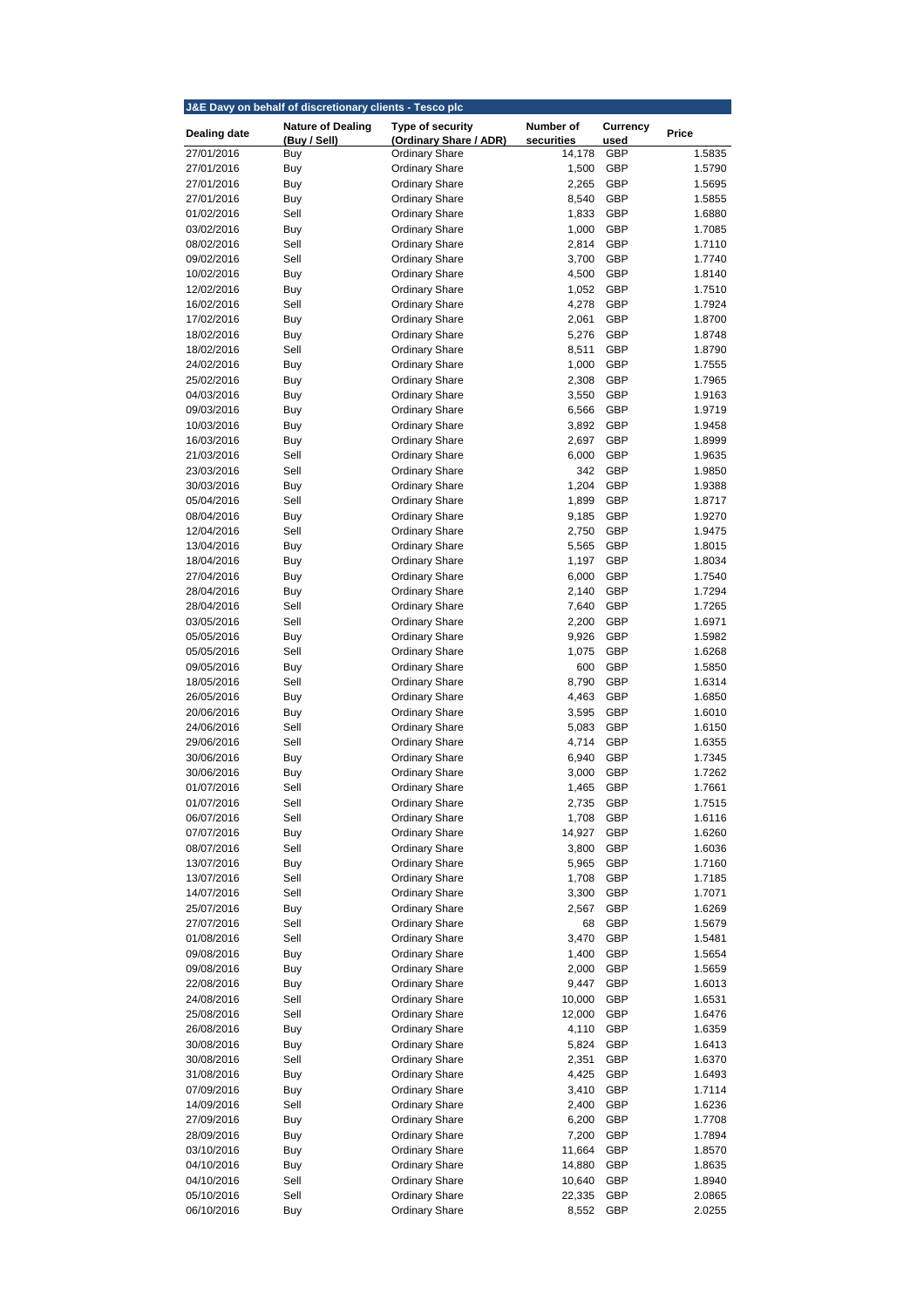| 10/10/2016 | Sell       | <b>Ordinary Share</b> | 2,722  | <b>GBP</b> | 1.9958 |
|------------|------------|-----------------------|--------|------------|--------|
| 01/11/2016 | Sell       | <b>Ordinary Share</b> | 6,900  | <b>GBP</b> | 2.1308 |
| 02/11/2016 | Sell       | <b>Ordinary Share</b> | 6,800  | <b>GBP</b> | 2.0969 |
| 04/11/2016 | Sell       | <b>Ordinary Share</b> | 2,100  | <b>GBP</b> | 2.0530 |
| 17/11/2016 | Buy        | <b>Ordinary Share</b> | 1,972  | <b>GBP</b> | 2.1420 |
| 17/11/2016 | <b>Buy</b> | <b>Ordinary Share</b> | 1,967  | <b>GBP</b> | 2.1455 |
| 21/11/2016 | <b>Buy</b> | <b>Ordinary Share</b> | 2,725  | <b>GBP</b> | 2.1210 |
| 21/11/2016 | <b>Buy</b> | <b>Ordinary Share</b> | 2,310  | <b>GBP</b> | 2.1320 |
|            |            |                       |        |            |        |
| 22/11/2016 | Sell       | <b>Ordinary Share</b> | 4,463  | <b>GBP</b> | 2.1460 |
| 24/11/2016 | Sell       | <b>Ordinary Share</b> | 2,084  | <b>GBP</b> | 2.1360 |
| 25/11/2016 | Sell       | <b>Ordinary Share</b> | 2,500  | <b>GBP</b> | 2.1000 |
| 28/11/2016 | Sell       | <b>Ordinary Share</b> | 6,860  | <b>GBP</b> | 2.0842 |
| 28/11/2016 | Sell       | <b>Ordinary Share</b> | 2,500  | <b>GBP</b> | 2.0859 |
| 28/11/2016 | Sell       | <b>Ordinary Share</b> | 2,500  | <b>GBP</b> | 2.0859 |
| 02/12/2016 | Buy        | <b>Ordinary Share</b> | 5,200  | <b>GBP</b> | 2.0625 |
| 02/12/2016 | Sell       | <b>Ordinary Share</b> | 6,662  | <b>GBP</b> | 2.0590 |
|            |            |                       |        |            |        |
| 14/12/2016 | Sell       | <b>Ordinary Share</b> | 1,005  | <b>GBP</b> | 2.0826 |
| 20/12/2016 | Buy        | <b>Ordinary Share</b> | 5,250  | <b>GBP</b> | 2.0340 |
| 04/01/2017 | <b>Buy</b> | <b>Ordinary Share</b> | 7,710  | <b>GBP</b> | 2.0413 |
| 06/01/2017 | <b>Buy</b> | <b>Ordinary Share</b> | 7,335  | <b>GBP</b> | 1.9950 |
| 06/01/2017 | Sell       | <b>Ordinary Share</b> | 2,432  | <b>GBP</b> | 1.9846 |
| 09/01/2017 | Sell       | <b>Ordinary Share</b> | 2,537  | <b>GBP</b> | 1.9985 |
| 10/01/2017 | <b>Buy</b> | <b>Ordinary Share</b> | 7,581  | <b>GBP</b> | 2.1026 |
| 12/01/2017 | Buy        | <b>Ordinary Share</b> | 9,570  | <b>GBP</b> | 2.0415 |
|            |            |                       |        |            |        |
| 13/01/2017 | <b>Buy</b> | <b>Ordinary Share</b> | 4,155  | <b>GBP</b> | 2.0465 |
| 17/01/2017 | <b>Buy</b> | <b>Ordinary Share</b> | 4,092  | <b>GBP</b> | 2.0260 |
| 17/01/2017 | Sell       | <b>Ordinary Share</b> | 13,400 | <b>GBP</b> | 2.0133 |
| 23/01/2017 | Sell       | <b>Ordinary Share</b> | 1,245  | <b>GBP</b> | 1.9625 |
| 23/01/2017 | Sell       | <b>Ordinary Share</b> | 600    | <b>GBP</b> | 1.9632 |
| 24/01/2017 | Buy        | <b>Ordinary Share</b> | 10,918 | <b>GBP</b> | 1.9466 |
| 25/01/2017 | Buy        | <b>Ordinary Share</b> | 1,855  | <b>GBP</b> | 1.9130 |
| 27/01/2017 | <b>Buy</b> |                       | 3,023  | <b>GBP</b> | 2.0899 |
|            |            | <b>Ordinary Share</b> |        |            |        |
| 30/01/2017 | <b>Buy</b> | <b>Ordinary Share</b> | 11,230 | <b>GBP</b> | 1.9800 |
| 30/01/2017 | <b>Buy</b> | <b>Ordinary Share</b> | 8,340  | <b>GBP</b> | 1.9657 |
| 30/01/2017 | <b>Buy</b> | <b>Ordinary Share</b> | 2,112  | <b>GBP</b> | 1.9745 |
| 01/02/2017 | <b>Buy</b> | <b>Ordinary Share</b> | 7,760  | <b>GBP</b> | 1.9523 |
| 01/02/2017 | <b>Buy</b> | <b>Ordinary Share</b> | 2,582  | <b>GBP</b> | 1.9550 |
| 02/02/2017 | <b>Buy</b> | <b>Ordinary Share</b> | 87,000 | <b>GBP</b> | 1.9699 |
| 02/02/2017 | Sell       | <b>Ordinary Share</b> | 4,000  | <b>GBP</b> | 1.9242 |
|            |            |                       |        |            |        |
| 02/02/2017 | Sell       | <b>Ordinary Share</b> | 1,090  | <b>GBP</b> | 1.9457 |
| 03/02/2017 | <b>Buy</b> | <b>Ordinary Share</b> | 4,305  | <b>GBP</b> | 1.9725 |
| 06/02/2017 | <b>Buy</b> | <b>Ordinary Share</b> | 6,698  | <b>GBP</b> | 1.9540 |
| 08/02/2017 | <b>Buy</b> | <b>Ordinary Share</b> | 6,499  | <b>GBP</b> | 1.9410 |
| 08/02/2017 | <b>Buy</b> | <b>Ordinary Share</b> | 6,180  | <b>GBP</b> | 1.9400 |
| 08/02/2017 | <b>Buy</b> | <b>Ordinary Share</b> | 4,740  | <b>GBP</b> | 1.9385 |
| 09/02/2017 | <b>Buy</b> | <b>Ordinary Share</b> | 10,604 | <b>GBP</b> | 1.9665 |
| 09/02/2017 | <b>Buy</b> | <b>Ordinary Share</b> | 10,658 | <b>GBP</b> | 1.9686 |
|            |            |                       |        |            |        |
| 09/02/2017 | Sell       | <b>Ordinary Share</b> | 1,245  | <b>GBP</b> | 1.9608 |
| 10/02/2017 | <b>Buy</b> | <b>Ordinary Share</b> | 6,375  | <b>GBP</b> | 1.9822 |
| 13/02/2017 | <b>Buy</b> | <b>Ordinary Share</b> | 4,278  | <b>GBP</b> | 1.9684 |
| 14/02/2017 | <b>Buy</b> | <b>Ordinary Share</b> | 12,720 | <b>GBP</b> | 1.9752 |
| 17/02/2017 | Buy        | <b>Ordinary Share</b> | 6,470  | <b>GBP</b> | 1.9574 |
| 20/02/2017 | Buy        | <b>Ordinary Share</b> | 6,440  | <b>GBP</b> | 1.9460 |
| 22/02/2017 | <b>Buy</b> | <b>Ordinary Share</b> | 2,173  | <b>GBP</b> | 1.9259 |
| 22/02/2017 | <b>Buy</b> | <b>Ordinary Share</b> | 4,756  | <b>GBP</b> | 1.9258 |
| 23/02/2017 |            | <b>Ordinary Share</b> | 5,204  | <b>GBP</b> | 1.9175 |
|            | <b>Buy</b> |                       |        |            |        |
| 23/02/2017 | Buy        | <b>Ordinary Share</b> | 12,943 | <b>GBP</b> | 1.9233 |
| 23/02/2017 | Buy        | <b>Ordinary Share</b> | 10,503 | <b>GBP</b> | 1.9172 |
| 27/02/2017 | Buy        | <b>Ordinary Share</b> | 1,550  | <b>GBP</b> | 1.8924 |
| 02/03/2017 | Buy        | <b>Ordinary Share</b> | 20,175 | <b>GBP</b> | 1.8856 |
| 03/03/2017 | Buy        | <b>Ordinary Share</b> | 6,674  | <b>GBP</b> | 1.8746 |
| 03/03/2017 | <b>Buy</b> | <b>Ordinary Share</b> | 11,349 | <b>GBP</b> | 1.8795 |
| 03/03/2017 | <b>Buy</b> | <b>Ordinary Share</b> | 3,159  | <b>GBP</b> | 1.8784 |
| 03/03/2017 |            | <b>Ordinary Share</b> | 1,919  | <b>GBP</b> | 1.8754 |
|            | Buy        |                       |        |            |        |
| 03/03/2017 | <b>Buy</b> | <b>Ordinary Share</b> | 4,555  | <b>GBP</b> | 1.8747 |
| 03/03/2017 | Sell       | <b>Ordinary Share</b> | 1,000  | <b>GBP</b> | 1.8765 |
| 06/03/2017 | <b>Buy</b> | <b>Ordinary Share</b> | 5,393  | <b>GBP</b> | 1.8910 |
| 06/03/2017 | Sell       | <b>Ordinary Share</b> | 5,000  | GBP        | 1.8896 |
| 07/03/2017 | <b>Buy</b> | <b>Ordinary Share</b> | 20,504 | <b>GBP</b> | 1.8702 |
| 07/03/2017 | Sell       | <b>Ordinary Share</b> | 4,000  | <b>GBP</b> | 1.9010 |
| 08/03/2017 | <b>Buy</b> | <b>Ordinary Share</b> | 6,262  | <b>GBP</b> | 1.8850 |
|            |            |                       |        |            |        |
| 08/03/2017 | <b>Buy</b> | <b>Ordinary Share</b> | 3,954  | <b>GBP</b> | 1.8854 |
| 09/03/2017 | <b>Buy</b> | <b>Ordinary Share</b> | 1,128  | GBP        | 1.8552 |
| 09/03/2017 | <b>Buy</b> | <b>Ordinary Share</b> | 16,881 | <b>GBP</b> | 1.8536 |
| 09/03/2017 | <b>Buy</b> | <b>Ordinary Share</b> | 1,851  | <b>GBP</b> | 1.8594 |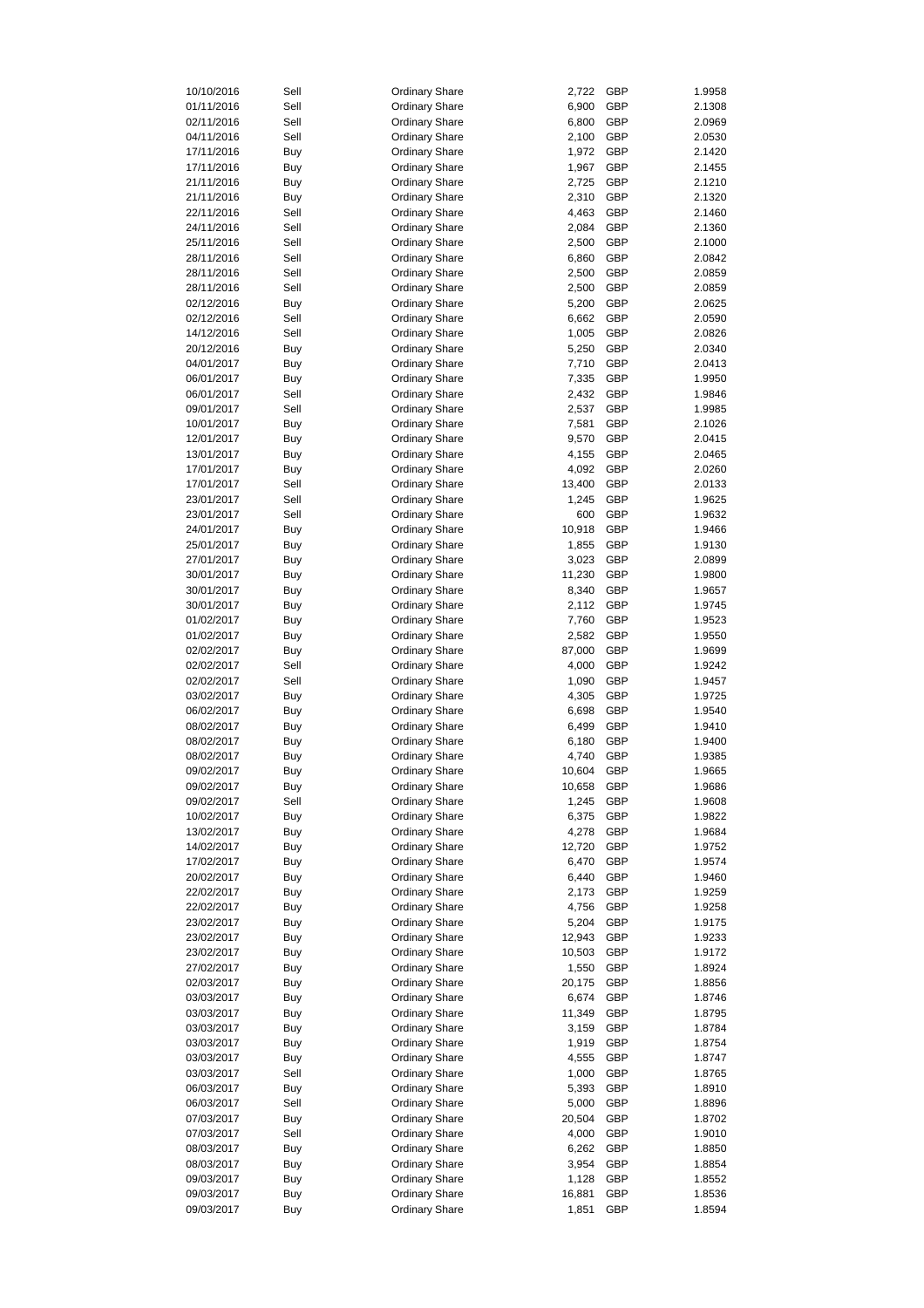| 09/03/2017 | <b>Buy</b> | <b>Ordinary Share</b> | 3,320  | <b>GBP</b> | 1.8499 |
|------------|------------|-----------------------|--------|------------|--------|
| 13/03/2017 | <b>Buy</b> | <b>Ordinary Share</b> | 24,500 | <b>GBP</b> | 1.8800 |
| 13/03/2017 | Sell       | <b>Ordinary Share</b> | 24,500 | <b>GBP</b> | 1.8800 |
| 14/03/2017 | Buy        | <b>Ordinary Share</b> | 4,545  | <b>GBP</b> | 1.8957 |
| 15/03/2017 | Buy        | <b>Ordinary Share</b> | 6,772  | <b>GBP</b> | 1.8939 |
|            |            |                       |        |            |        |
| 21/03/2017 | <b>Buy</b> | <b>Ordinary Share</b> | 2,287  | <b>GBP</b> | 1.9009 |
| 21/03/2017 | <b>Buy</b> | <b>Ordinary Share</b> | 1,345  | <b>GBP</b> | 1.9021 |
| 21/03/2017 | <b>Buy</b> | <b>Ordinary Share</b> | 8,151  | <b>GBP</b> | 1.8961 |
| 27/03/2017 | <b>Buy</b> | <b>Ordinary Share</b> | 3,425  | <b>GBP</b> | 1.8975 |
| 31/03/2017 | Buy        | <b>Ordinary Share</b> | 10,724 | <b>GBP</b> | 1.8640 |
|            |            |                       |        |            |        |
| 31/03/2017 | <b>Buy</b> | <b>Ordinary Share</b> | 4,524  | <b>GBP</b> | 1.8674 |
| 03/04/2017 | <b>Buy</b> | <b>Ordinary Share</b> | 3,150  | <b>GBP</b> | 1.8575 |
| 11/04/2017 | Buy        | <b>Ordinary Share</b> | 9,599  | <b>GBP</b> | 1.9515 |
| 11/04/2017 | <b>Buy</b> | <b>Ordinary Share</b> | 3,475  | <b>GBP</b> | 1.9435 |
| 11/04/2017 | <b>Buy</b> | <b>Ordinary Share</b> | 2,579  | <b>GBP</b> | 1.9557 |
| 11/04/2017 | Sell       | <b>Ordinary Share</b> | 14,800 | <b>GBP</b> | 1.9427 |
|            |            |                       |        |            |        |
| 12/04/2017 | Sell       | <b>Ordinary Share</b> | 7,875  | <b>GBP</b> | 1.8500 |
| 18/04/2017 | Buy        | <b>Ordinary Share</b> | 7,133  | <b>GBP</b> | 1.7675 |
| 19/04/2017 | <b>Buy</b> | <b>Ordinary Share</b> | 19,590 | <b>GBP</b> | 1.7714 |
| 19/04/2017 | Buy        | <b>Ordinary Share</b> | 1,660  | <b>GBP</b> | 1.7689 |
| 20/04/2017 | <b>Buy</b> | <b>Ordinary Share</b> | 8,356  | <b>GBP</b> | 1.7475 |
| 20/04/2017 | <b>Buy</b> | <b>Ordinary Share</b> | 33,332 | <b>GBP</b> | 1.7495 |
|            |            |                       |        |            |        |
| 21/04/2017 | Buy        | <b>Ordinary Share</b> | 2,159  | <b>GBP</b> | 1.7389 |
| 21/04/2017 | <b>Buy</b> | <b>Ordinary Share</b> | 10,420 | <b>GBP</b> | 1.7425 |
| 21/04/2017 | <b>Buy</b> | <b>Ordinary Share</b> | 2,384  | <b>GBP</b> | 1.7390 |
| 25/04/2017 | Buy        | <b>Ordinary Share</b> | 2,000  | <b>GBP</b> | 1.7655 |
| 26/04/2017 | <b>Buy</b> | <b>Ordinary Share</b> | 14,199 | <b>GBP</b> | 1.7670 |
|            |            |                       |        |            |        |
| 03/05/2017 | <b>Buy</b> | <b>Ordinary Share</b> | 1,908  | <b>GBP</b> | 1.8345 |
| 03/05/2017 | Buy        | <b>Ordinary Share</b> | 5,000  | <b>GBP</b> | 1.7670 |
| 03/05/2017 | <b>Buy</b> | <b>Ordinary Share</b> | 7,763  | <b>GBP</b> | 1.8090 |
| 04/05/2017 | Buy        | <b>Ordinary Share</b> | 4,074  | <b>GBP</b> | 1.7595 |
| 05/05/2017 | <b>Buy</b> | <b>Ordinary Share</b> | 10,577 | <b>GBP</b> | 1.7910 |
|            |            |                       |        |            |        |
| 05/05/2017 | <b>Buy</b> | <b>Ordinary Share</b> | 20,000 | <b>GBP</b> | 1.7899 |
| 08/05/2017 | Sell       | <b>Ordinary Share</b> | 1,492  | <b>GBP</b> | 1.8075 |
| 08/05/2017 | Sell       | <b>Ordinary Share</b> | 2,141  | <b>GBP</b> | 1.8016 |
| 11/05/2017 | <b>Buy</b> | <b>Ordinary Share</b> | 21,247 | <b>GBP</b> | 1.8179 |
| 11/05/2017 | <b>Buy</b> | <b>Ordinary Share</b> | 6,619  | <b>GBP</b> | 1.7979 |
| 12/05/2017 | <b>Buy</b> | <b>Ordinary Share</b> | 11,030 | <b>GBP</b> | 1.7904 |
|            |            |                       |        |            |        |
| 15/05/2017 | <b>Buy</b> | <b>Ordinary Share</b> | 2,877  | <b>GBP</b> | 1.7860 |
| 15/05/2017 | <b>Buy</b> | <b>Ordinary Share</b> | 5,570  | <b>GBP</b> | 1.7945 |
| 15/05/2017 | <b>Buy</b> | <b>Ordinary Share</b> | 4,208  | <b>GBP</b> | 1.7830 |
| 16/05/2017 | <b>Buy</b> | <b>Ordinary Share</b> | 4,966  | <b>GBP</b> | 1.7815 |
| 17/05/2017 | Sell       | <b>Ordinary Share</b> | 4,231  | <b>GBP</b> | 1.7991 |
| 18/05/2017 |            | <b>Ordinary Share</b> | 10,591 | <b>GBP</b> | 1.8350 |
|            | Buy        |                       |        |            |        |
| 18/05/2017 | Sell       | <b>Ordinary Share</b> | 16,122 | <b>GBP</b> | 1.8249 |
| 22/05/2017 | <b>Buy</b> | <b>Ordinary Share</b> | 5,484  | <b>GBP</b> | 1.8400 |
| 22/05/2017 | <b>Buy</b> | <b>Ordinary Share</b> | 7,432  | <b>GBP</b> | 1.8535 |
| 22/05/2017 | Sell       | <b>Ordinary Share</b> | 1,605  | <b>GBP</b> | 1.8536 |
| 24/05/2017 | Buy        | <b>Ordinary Share</b> | 11,550 | <b>GBP</b> | 1.8360 |
|            |            |                       |        |            |        |
| 25/05/2017 | <b>Buy</b> | <b>Ordinary Share</b> | 11,502 | <b>GBP</b> | 1.8610 |
| 30/05/2017 | <b>Buy</b> | <b>Ordinary Share</b> | 14,527 | <b>GBP</b> | 1.8590 |
| 30/05/2017 | Sell       | <b>Ordinary Share</b> | 1,400  | <b>GBP</b> | 1.8501 |
| 31/05/2017 | Buy        | <b>Ordinary Share</b> | 4,650  | <b>GBP</b> | 1.8394 |
| 31/05/2017 | <b>Buy</b> | <b>Ordinary Share</b> | 11,540 | <b>GBP</b> | 1.8381 |
| 31/05/2017 | <b>Buy</b> | <b>Ordinary Share</b> | 4,680  | <b>GBP</b> | 1.8360 |
| 31/05/2017 | <b>Buy</b> | <b>Ordinary Share</b> | 2,862  | <b>GBP</b> | 1.8500 |
|            |            |                       |        |            |        |
| 01/06/2017 | Buy        | <b>Ordinary Share</b> | 4,378  | <b>GBP</b> | 1.8197 |
| 06/06/2017 | Buy        | <b>Ordinary Share</b> | 9,503  | <b>GBP</b> | 1.7985 |
| 09/06/2017 | <b>Buy</b> | <b>Ordinary Share</b> | 17,250 | <b>GBP</b> | 1.8081 |
| 13/06/2017 | <b>Buy</b> | <b>Ordinary Share</b> | 6,960  | <b>GBP</b> | 1.8515 |
| 13/06/2017 | <b>Buy</b> | <b>Ordinary Share</b> | 10,291 | <b>GBP</b> | 1.8525 |
| 15/06/2017 |            | <b>Ordinary Share</b> | 7,082  | <b>GBP</b> | 1.8015 |
|            | <b>Buy</b> |                       |        |            |        |
| 29/06/2017 | <b>Buy</b> | <b>Ordinary Share</b> | 17,323 | <b>GBP</b> | 1.7195 |
| 04/07/2017 | Buy        | <b>Ordinary Share</b> | 12,043 | <b>GBP</b> | 1.6705 |
| 04/07/2017 | <b>Buy</b> | <b>Ordinary Share</b> | 5,164  | <b>GBP</b> | 1.6725 |
| 05/07/2017 | <b>Buy</b> | <b>Ordinary Share</b> | 3,992  | <b>GBP</b> | 1.7197 |
| 06/07/2017 | <b>Buy</b> | <b>Ordinary Share</b> | 25,470 | <b>GBP</b> | 1.7175 |
| 07/07/2017 | <b>Buy</b> | <b>Ordinary Share</b> | 3,009  | <b>GBP</b> | 1.7024 |
|            |            |                       |        |            |        |
| 12/07/2017 | <b>Buy</b> | <b>Ordinary Share</b> | 12,325 | <b>GBP</b> | 1.7095 |
| 13/07/2017 | <b>Buy</b> | <b>Ordinary Share</b> | 11,600 | <b>GBP</b> | 1.7296 |
| 17/07/2017 | <b>Buy</b> | <b>Ordinary Share</b> | 2,464  | <b>GBP</b> | 1.7404 |
| 17/07/2017 | <b>Buy</b> | <b>Ordinary Share</b> | 2,464  | <b>GBP</b> | 1.7419 |
| 17/07/2017 | <b>Buy</b> | <b>Ordinary Share</b> | 8,459  | <b>GBP</b> | 1.7336 |
| 17/07/2017 | Sell       | <b>Ordinary Share</b> |        | <b>GBP</b> |        |
|            |            |                       | 1,782  |            | 1.7340 |
| 18/07/2017 | <b>Buy</b> | <b>Ordinary Share</b> | 19,712 | <b>GBP</b> | 1.7479 |